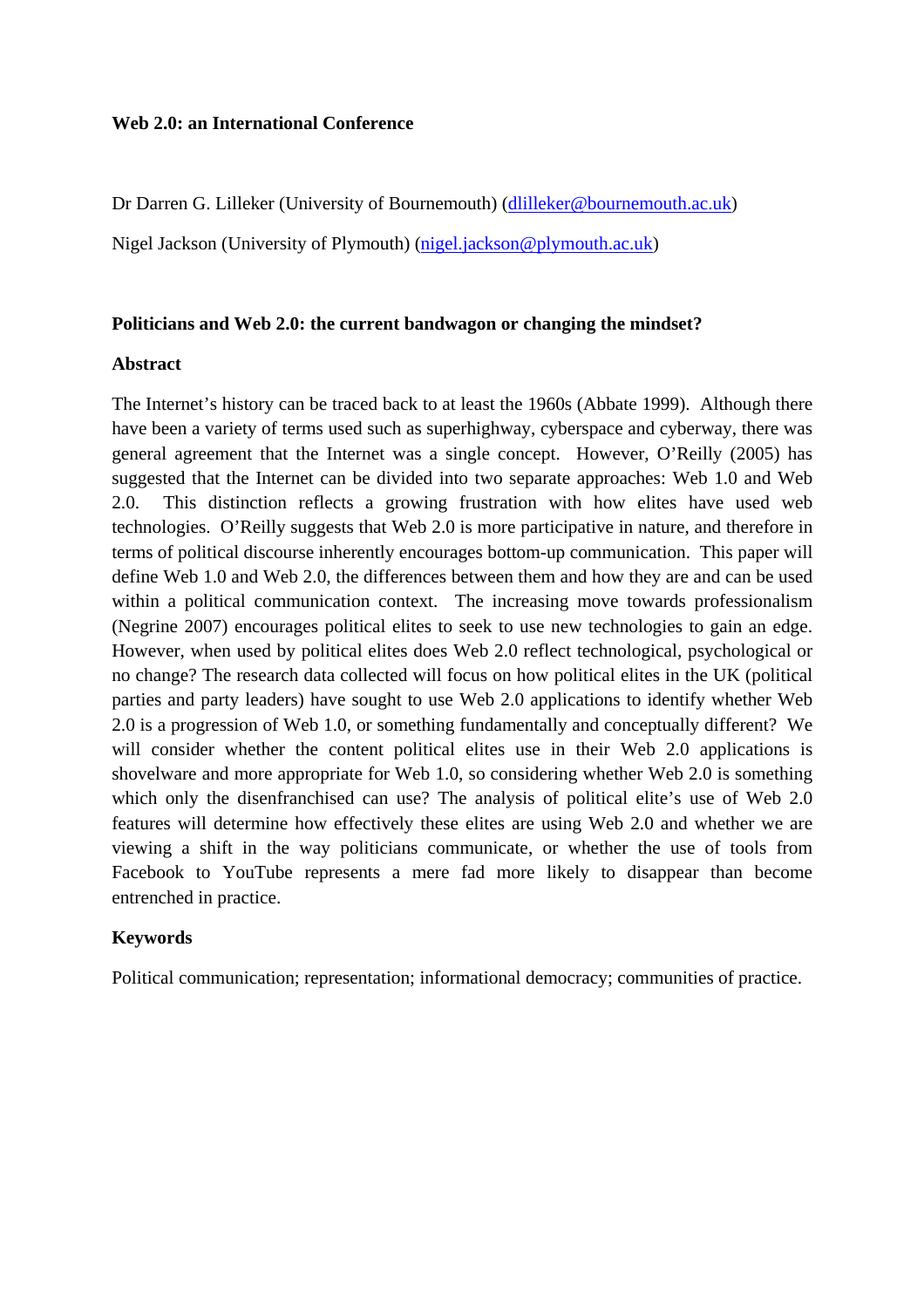#### **Politicians and Web 2.0: the current bandwagon or changing the mindset?**

#### **Introduction**

It is commonplace to consider that the internet, as it became a medium used by a critical mass of western societies, has revolutionised the way in which people communicate with one another, and with corporate bodies and political organisations. Factors that once limited communication, such as state boundaries, physical distance, time differences or access to technology are reducing and facilitating greater interaction across the boundaries of space, state and time with the potential to redress social and education inequalities (Youngs, 2007). While focus is often at the macro, global level, so discussing the potential impact of an electronic, global world economy "integrated through information systems and technology rather than organisational hierarchies" (Kobrin, 1998: 362); lesser attention is paid to the impact at the level of the individual user. Arguably the current revolution in terms of individual internet use is facilitated by Web 2.0, the key features of which allow, although they may not encourage, greater control over the way individuals communicate, the means of communication and what information is accessed, when and where. Tim O'Reilly (2005) thus argues that Web 2.0 has created an "architecture of participation" which facilitates coproduction of information, social networking and offers spaces for individuals to interact for a range of reasons. While there seems little suggestion of this undermining capitalist economics, as left-wing radicals suggest, particularly given the strong corporate presence within Web 2.0 tools, there is a real potential for the creation of not one but several issue and interest based public spheres that can interact with one another and so create the informational democracy Manuel Castells once viewed as only a distant possibility (Castells, 1996: 353).

To interact with the participants utilising Web 2.0 architecture, one almost by definition has to participate. Thus one finds business models and strategies of communication being adapted to incorporate Web 2.0 tools. However, to participate, an organisation wishing to interact with online communities must also adapt to the fundamental shift in thinking demanded by Web 2.0; as Birdsall notes, "A build it and they will come ethos" a thinking that dominated the move to internet based communication over the decade 1995-2005, "is being replaced by one of they will come and build it" (Birdsall, 2007). This automatically implies a change in the power structures and reinforcing Birdsall's conclusion that "The Web is not only a social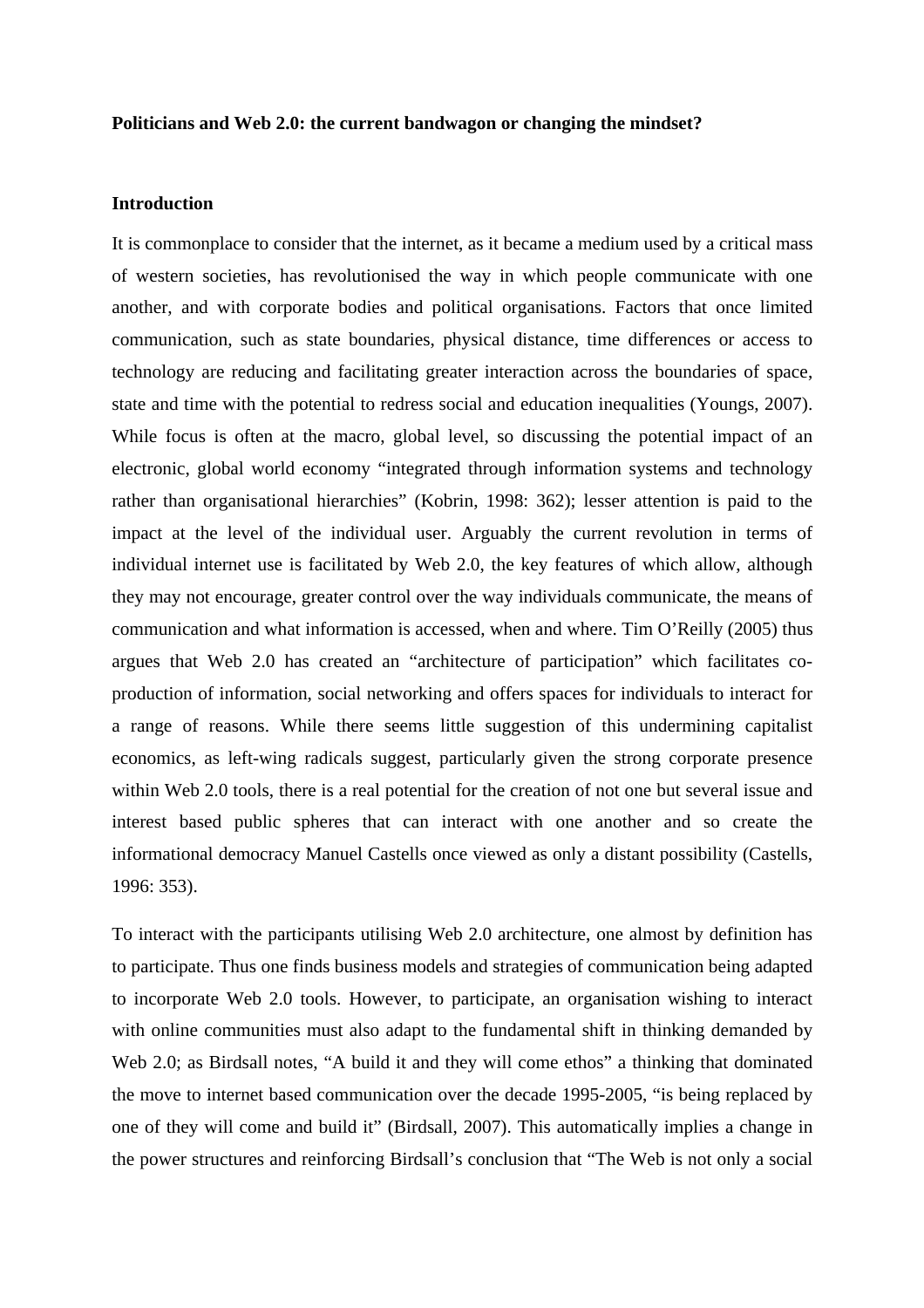creation, as Berners-Lee asserts, it is about power and politics". Thus we find there are two distinct elements at play when considering the social impact of Web 2.0; firstly the concept of an architecture of participation creating an informational democracy from below; secondly the demand for a shift in organisational thinking in terms of wishing to be an equal, non-elite, partner within that democratic structure. The question is whether these two competing forces can actually be reconciled.

It is perhaps politicians who face this problem most within postmodern society. While big brands continue to have a following, though their fortunes and popularity can wax and wane, and political issue and pressure groups can find large followings using social media; traditional electoral politics often appears to be largely off the radar of those people most likely to engage with Web 2.0 tools. However, electoral politics may well be the one aspect of civic life that should welcome the creation of the architecture of participation and offer those same fundamentals as O'Reilly (2005) equates to Web 2.0: a rich user experience, trusting users as co-developers, and harnessing the wisdom of crowds. This may be the factor that has drawn politicians to use social media sites such as Bebo, MySpace and Facebook, create interactive websites, post videos to YouTube and develop their own weblog; alternatively, as we pose in the title, politicians may be jumping onto a bandwagon with little sense of where it may take them. Certainly politicians were criticised for jumping on to the website bandwagon without having a clear communication strategy for their use (Ward and Gibson 1998, Jackson 2003). This paper seeks to make an initial exploration of Web 2.0 tool use by elected politicians; our explicit aim is to assess the extent to which the features of Web 2.0 are embraced and encouraged or whether politicians are fundamentally using a Web 2.0 tool to do the job of a Web 1.0 website because it is an available space to put information. Our findings will assess the potential for re-engagement between politicians and Web 2.0 participants based on the notion of communities of practice (Wenger, 1991). This theory, previously applied to learning but equally applicable to information gathering and gaining political knowledge, posits that the rules of participation within a community, such as Facebook users, will shape responses to non-individual users such as politicians, political organisations or parties and consumer brands when they attempt to enter a community. Hence we will build a specific set of rules that apply to the use of Web 2.0 and then assess how closely elected politicians adhere to these rules.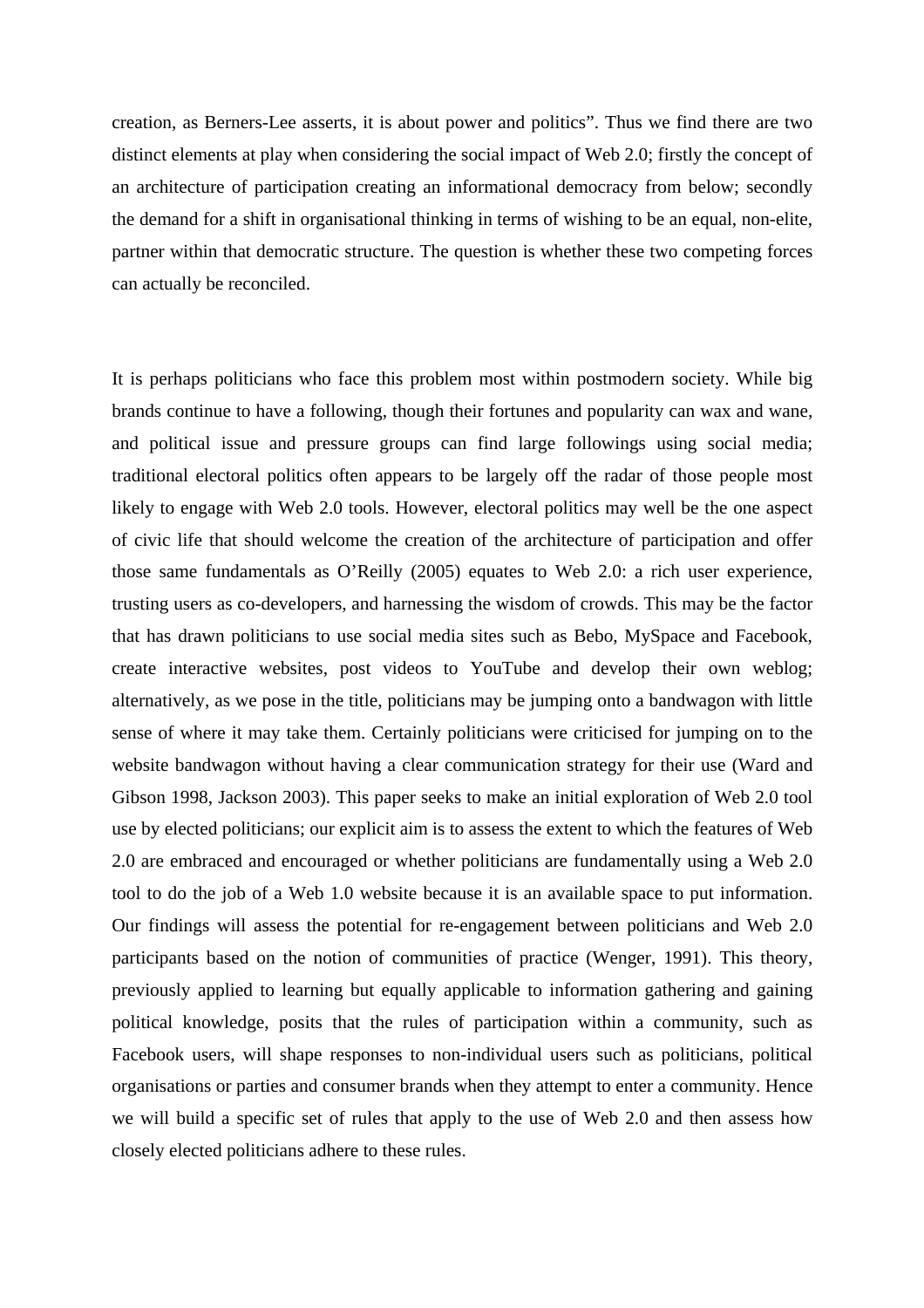This paper firstly explores the concepts related to the use of Web 2.0 tools, in particular highlighting the conceptual differences with Web 1.0, in order to define the practice of Web 2.0 communities; we then move to discuss why Web 2.0 could offer value for political communicators; following the development of our conceptual framework the paper offers an outline methodology for the study of politician's use of Web 2.0 prior to comparing community practice with politician's practice in order to draw our conclusions.

### **Web 1.0 versus Web 2.0**

Due to the fast moving nature of technological innovation, every development is greeted with a fanfare and predictions of its revolutionary potential (Norris 2001). This has particularly been the case with information and communication technology or digital technology. Since the shift in use of the internet from being a private tool for communication within the U.S. defence department to a resource connecting organisations and individuals across the globe, academics, business and political strategists have attempted to assess its effects and potential (Winston 1998, Abbate 1999). As Downes and Mui state in their discussion of how businesses can harness cyberspace: "The goal of developing a digital strategy is to turn anxiety into advantage, by replacing current planning and strategic activities with new ones better suited to a business environment populated by killer apps" (Downes & Mui, 2000:11). The search for the killer application (or app) has driven individuals and organisations to explore the potential of every technological development and the ICT industry to continually innovate to match demand. It is within this context that Web 2.0 was conceived and has maybe placed it in a position to replace Web 1.0.

The definition that has become popularised, if somewhat vague and technological, is offered by Tim O'Reilly

Web 2.0 is the network as platform, spanning all connected devices: Web 2.0 applications are those that make the most of intrinsic advantages of that platform: delivering software as a continually-updated service that gets better the more people use it, consuming and remixing data from multiple sources, including individual users, while providing their own data and services in a form that allows remixing by others, creating network effects through an 'architecture of participation' and going beyond the page metaphor of Web 1.0 to deliver rich user experiences (O'Reilly, 2005).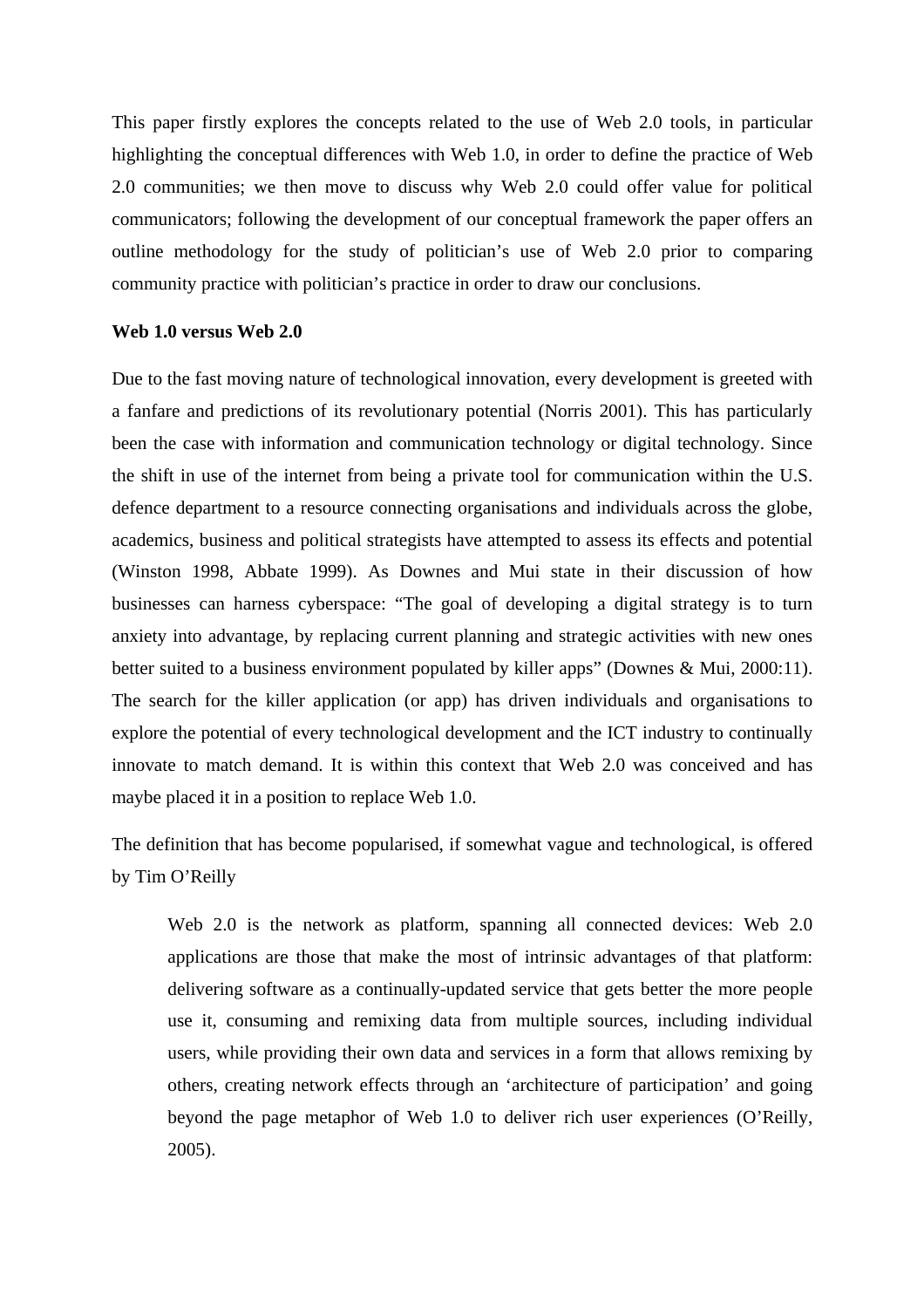Therefore the key features of Web 2.0 are the ability to build networks that connect individuals and organisations within a community where information is shared and adapted and updated by all members of the community who choose to participate. From an organisational perspective there is talk of the democratisation of information. Whereas within the context of Web 1.0 information was made available to a broader audience; "The idea [of Web 2.0] is to free data from corporate control and allow anyone to assemble and locate content to meet their own needs" (Barsky, 2006a: 7). While Barksy's first article deals solely with the use of really simply syndication, or RSS feeds, which allow users to select the information they access, when it is accessed and choose the information source, his work progresses to talk of weblogs (online diaries) and podcasting to suggest that: "Web 2.0 is about the more human aspects of interactivity on the Web" (Barsky, 2006b: 33). This builds on a more user focused definition of the key aspects of Web 2.0, that it is: "about conversations, interpersonal networking, personalisation and individualism" (Abram, 2005: 44). This definition suggests that those who choose to participate can talk to whoever they like and create a network based on any combination of shared interests and ideals while also being whoever they like and presenting themselves in whichever way they would like to be perceived by those who interface with them.

We thus are offered the distinction that while Web 1.0 was focused on its benefits for commercial organisations, and its ability to transmit information to a wide audience, "Web 2.0 is almost all about people" (Barsky & Purdon, 2006: 65); this informational democracy is not about transparency and availability of information but about the production and sharing of ideas. Web 2.0 allows users to generate and share content with a virtual community "structured to delineate and build on relationships members have with each other by virtue of their being part of that community" (Barsky & Purdon, 2006: 65). The communities thus encourage participation by facilitating "group interaction in a space where individuals can participate, socialize, and set social norms" (Cho, 2007: 19). The social norms draw on the notion of communities of practice. The virtual communities, be they centred upon particular websites, forums or on Web 2.0 itself, develop codes of behaviour that denote true participation, acceptance and inclusion within the community: commonly codes of behaviour centre upon the concepts of collaboration, conversation and interaction leading to shared ownership of anything produced by the community (Barsky  $\&$  Cho, 2007: 59). Thus then we find that the social norms neatly dovetail with the notion that Web 2.0 participants are a community of practice, while usage of tools may not be restricted, acceptance into a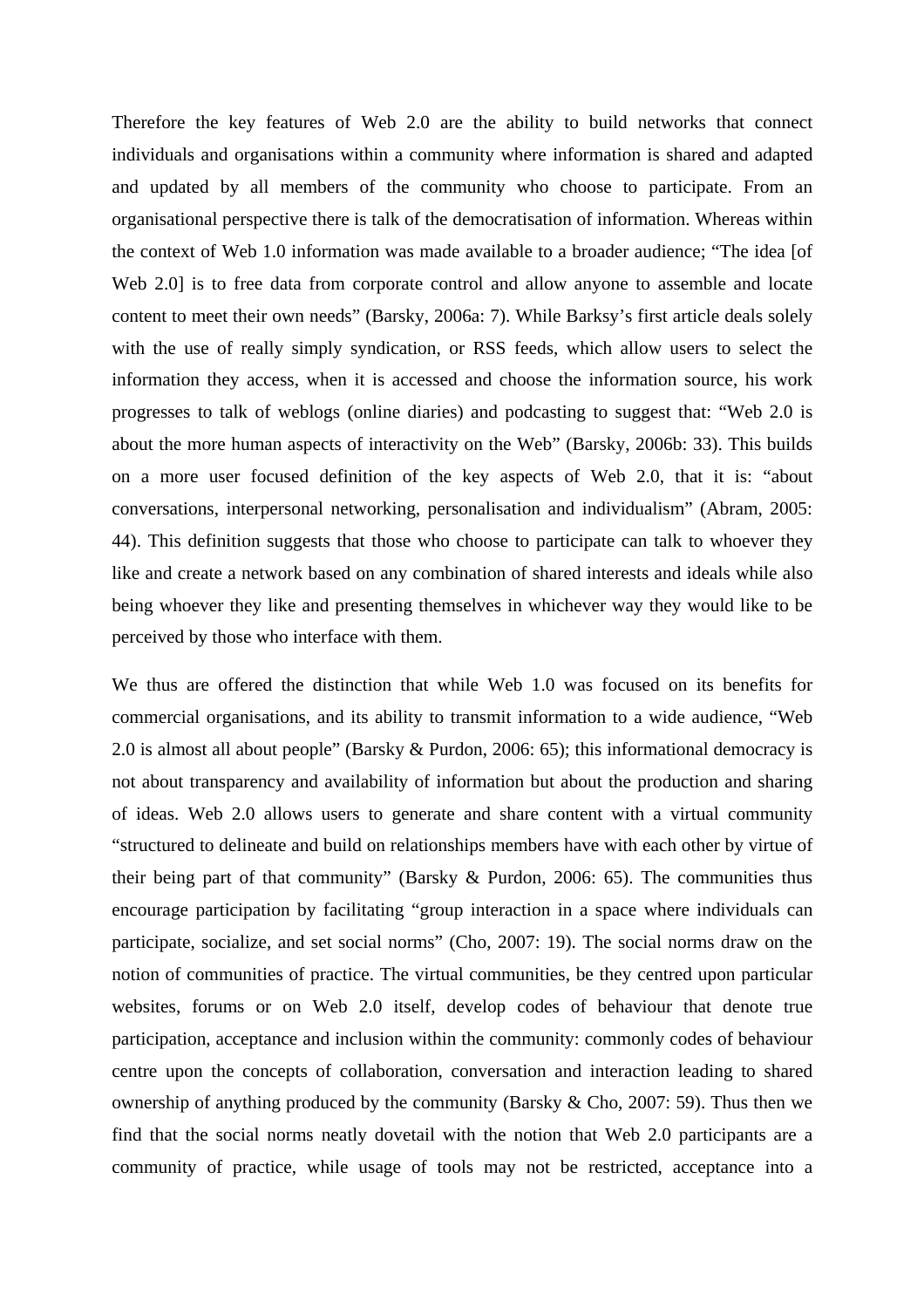community may be on the grounds of the extent to which the rules are adhered to or contravened. However, at this stage it is also useful to point out that Web 2.0 poses a problem for organisations; the nature of the philosophy of Web 2.0 means it is very difficult to promote products or individuals within Web 2.0 communities. Thus it may be the case that, at least at the moment, Web 1.0 and 2.0 may co-exist fulfilling distinct communication functions; alternatively there may be some blurring of the 1.0/2.0 boundaries as the philosophy relating to the weblog is used within a website to enable some form of two-way communication alongside promoting the host. However, we get the sense that literature indicates that interactivity should be goal of organisations aiming to build relationships with its consumers, supporters and message audiences (Chaffey et al. 2006, Van Dijk 2006) and this may be particularly the case for electoral political organisations who seek to engage with potential voters.

However interactivity, and enabling two-way or three-way conversation, suggests not only will a conversation take place but that all parties that participate can be influenced. This means that the traditional top-down direction of political communication from parties and government to voters and citizens is replaced by a more horizontal style of communication without a hierarchy. This raises questions both surrounding the tenability and desirability of such a shift in both behaviour and philosophy for a political party. Ferber et al. (2007) raise the question of whether the internet generally offers "opportunities for thoughtful [public] discourse that could provide direction for delegate-style legislators or persuasive argument that might affect the judgement of trustees" (p. 392); in other words does the internet facilitate a shift in power? They conclude that, theoretically, it will produce informed opinion and well-founded arguments… an old diehard trustee-legislator would be hard-pressed simply to dismiss" (p. 399); thus power relations are to be revolutionised within a truly interactive, participatory, informational democracy facilitated through Web 2.0 tools. However there are caveats to this argument and in particular whether such tools are likely to be an embedded feature of all party communication at every level.

It has been suggested within political marketing literature, which is predicated on the notion that party behaviour will be driven by the opinions and attitudes of voter segments whose support the party requires (Lees-Marshment, 2001; Lilleker & Lees-Marshment, 2005; Lilleker et al. 2006), that this political marketing orientation is most appropriate for opposition parties. Governing parties would be least able to cope with an ongoing dialogue across all areas of policy unless at a very early stage of development, and even then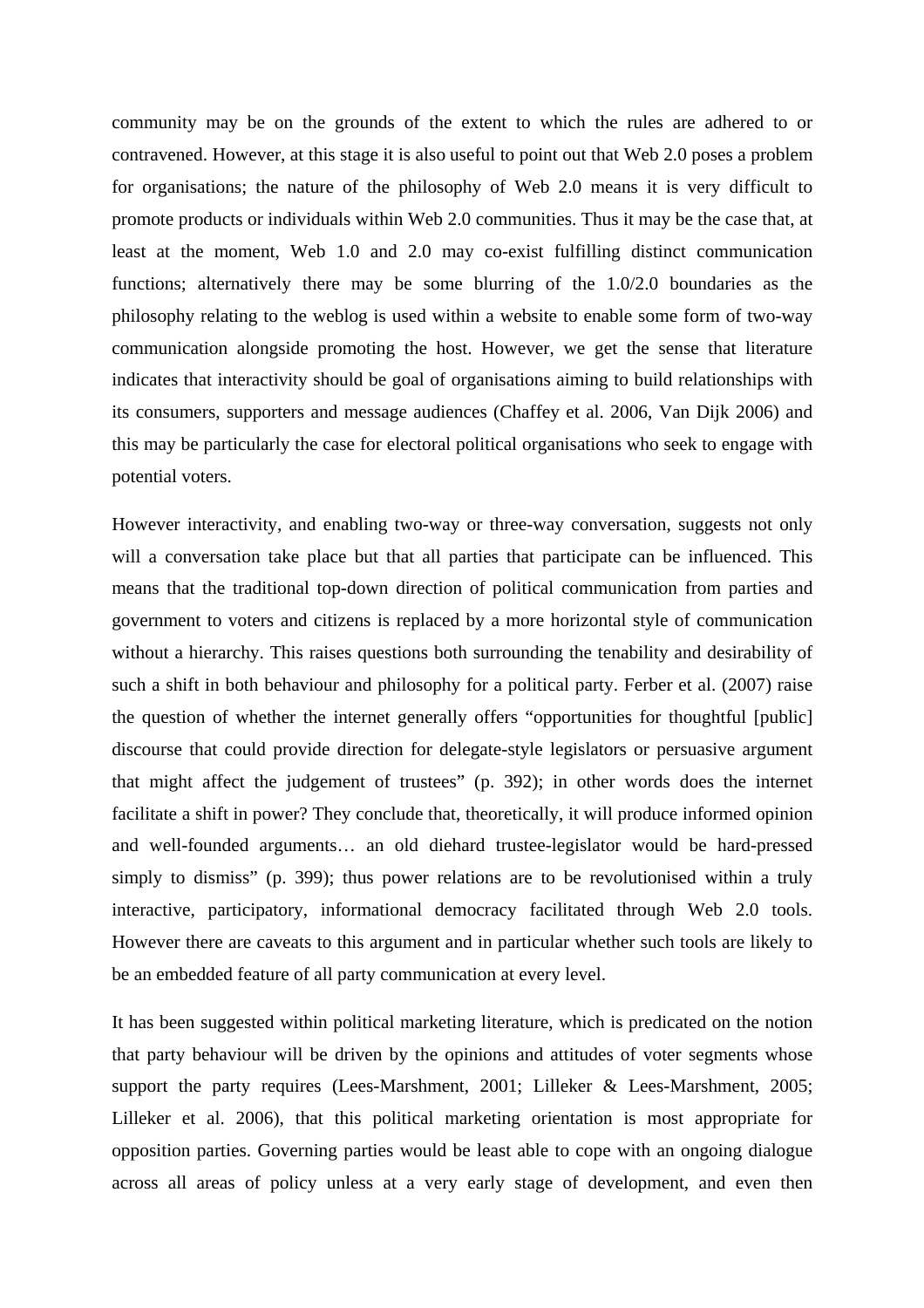consultation will be weighted towards the input of professionals and experts not necessarily the general public. Opposition parties have more opportunity to consult in the formation of a manifesto while minor parties (those with little elected representation) or fringe parties (parties who stand for election but fail to make any impact) have the freedom to use interactivity and build a dialogue with their supporters which can contribute to policy design, particularly as there is little chance of that policy being delivered. While the Burkean tradition of MPs as trustees is challenged, it is also recognised that governance cannot just centre on open debate; thus there must be limits to the extent of consultation and interactive dialogue based on the function of communication and the position of the organisation. Therefore, as with any organisation or individual that simply wishes to inform, the one-way nature of the website or email that is associated with Web 1.0, where the organisation is fully in control of the message and its reception and does not seek feedback, may still be seen as relevant for political communication. Alternatively society may well demand access to power, not just information (Dyson et al, 1994; Grossman, 1995; Ferber et al. 2007); however are the uses of Web 2.0 tools meant to offer real interactivity that allows all parties to be influenced or are they used purely to convey the impression of seeking a dialogic relationship with voters. In effect the 'presence' of parties on the internet can act as a safety valve against a wave of public demand for the ability to interact and criticisms of being isolated and out of touch with society. The questions raised here lead us, prior to an exploratory analysis of online political communication, and in particular political ventures into Web 2.0 communities, to explore why political communicators may want to co-produce content and participate within such communities.

#### **Political Communication and the need for interactivity**

Early predictions on the potential that the online environment offered to political parties, governments and candidates for election were highly optimistic (Morris 2003, Somner 2003). However, despite pivotal moments when utilisation of online tools appeared to level the electoral playing field, such as the election of former wrestler Jesse Ventura as Governor of Minnesota in 1998 or the ability of Howard Dean to become frontrunner in the 2003 Democratic nominations due to his online fundraising, optimism has waned. Instead of facilitating one-to-one communication between the represented and their representative, it has largely only enhanced communication between parties and supporters as well as the ability to self-publicise activities to the media. While the use of email and websites was quickly incorporated in the political communication tool-kit, and e-newsletters were used by parties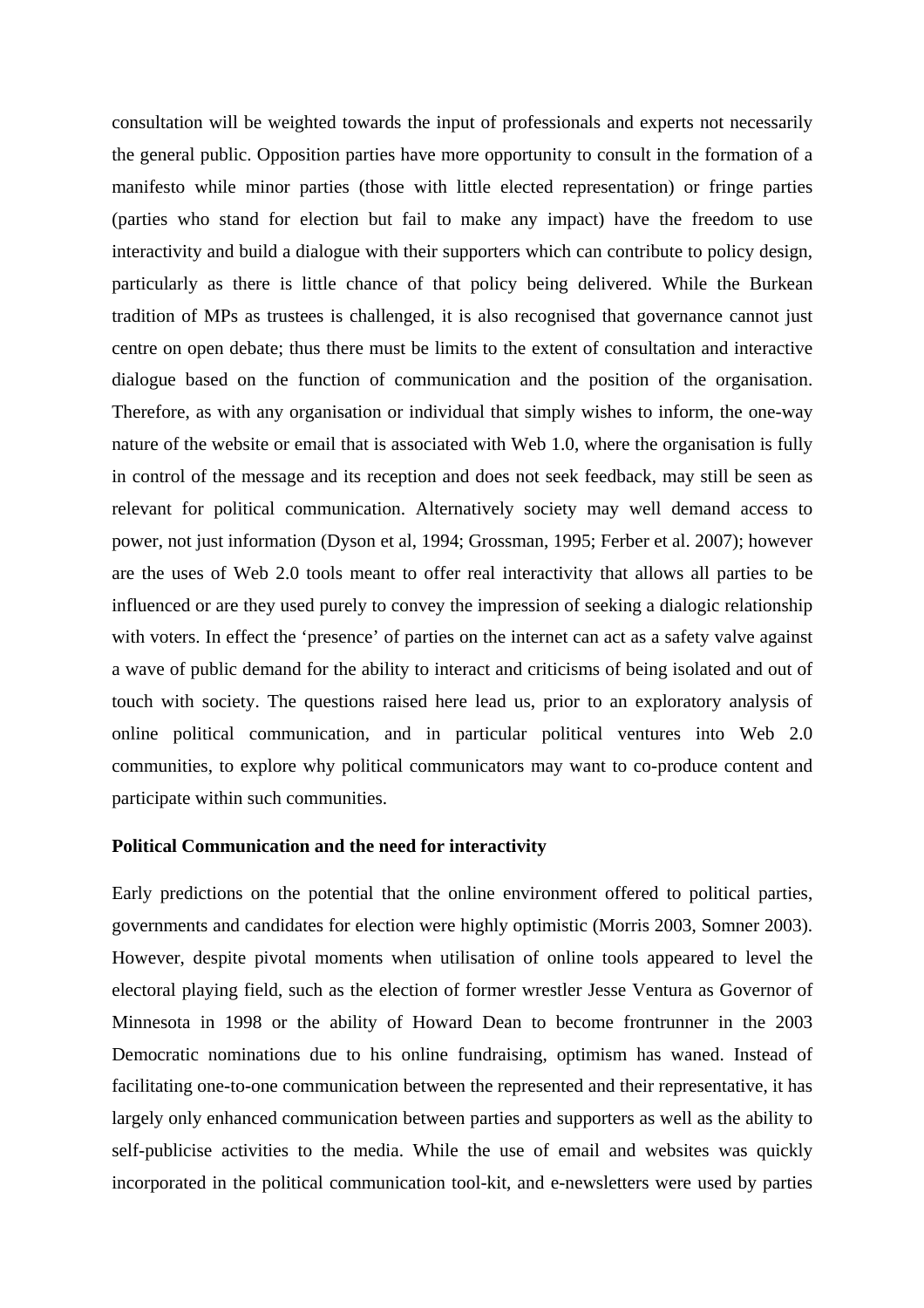to keep relationships warm (Jackson and Lilleker 2007), there is little evidence to suggest that such tools encouraged floating voters or disengaged voter segments to become more interested in politics or elections.

Perhaps this is unsurprising given the scale of disconnection within many modern democratic societies. Party membership has fallen dramatically over the last four decades (Scarrow, 2000), as has any sense of party loyalty or identification (Stoker, 2006, p. 34). While this does not suggest a lack of interest in politics, or indeed that individuals can no longer be mobilised by major political events; however, and as Stoker notes, "politics is an *ad hoc* activity from which people tune in or tune out according to the circumstances that are confronting them" (Stoker, 2006, p. 35). Elections, campaigning and day-to-day politics and its attendant communication seem unlikely to draw significant interest or encourage greater participation. In simple terms, Stoker's fear that "people perceive the formal system of politics is no longer worth engaging with" may well be a reality that is entrenching itself within society.

One solution offered by Stoker is the creation of a new civic arena (Stoker, 2006, pp. 182- 200) and implicitly this involves harnessing new technology to promote and enhance democracy. In many ways this is an obvious conclusion given the weight of work on the facilitation of a new and revived public sphere that is offered via the internet (Cooke 2007, Dahlberg 2007). It is the notion of the internet as enabling the creation of an interactional community (Slevin, 2000) that is of most interest to considerations of the way in which the internet may change political communication. Gillian Youngs (2001) talks of the internet encouraging diverse forms of interactivity and the breaking down of barriers for participation and connectivity (Youngs, 2007). Such evidence links well to those early predictions that the internet "would herald a new era of teledemocracy, political activism and a reinstatement of the collective will into public affairs" (Rushkoff, 2003, p. 51). This suggests that Web 2.0 potentially provides the means for previously disenfranchised groups to have a voice, for example, allowing pressure groups to punch above their weight due to gaining the attention of the public and media through strategic use of the internet. However, this suggestion needs the caveat that offering the potential does not equate to actual use, and particularly not by all the disenfranchised. In reality some may choose Web 2.0 for political participation while others may not and, if they wish to participate at all, will choose how to use the tools they are comfortable with to gain voice.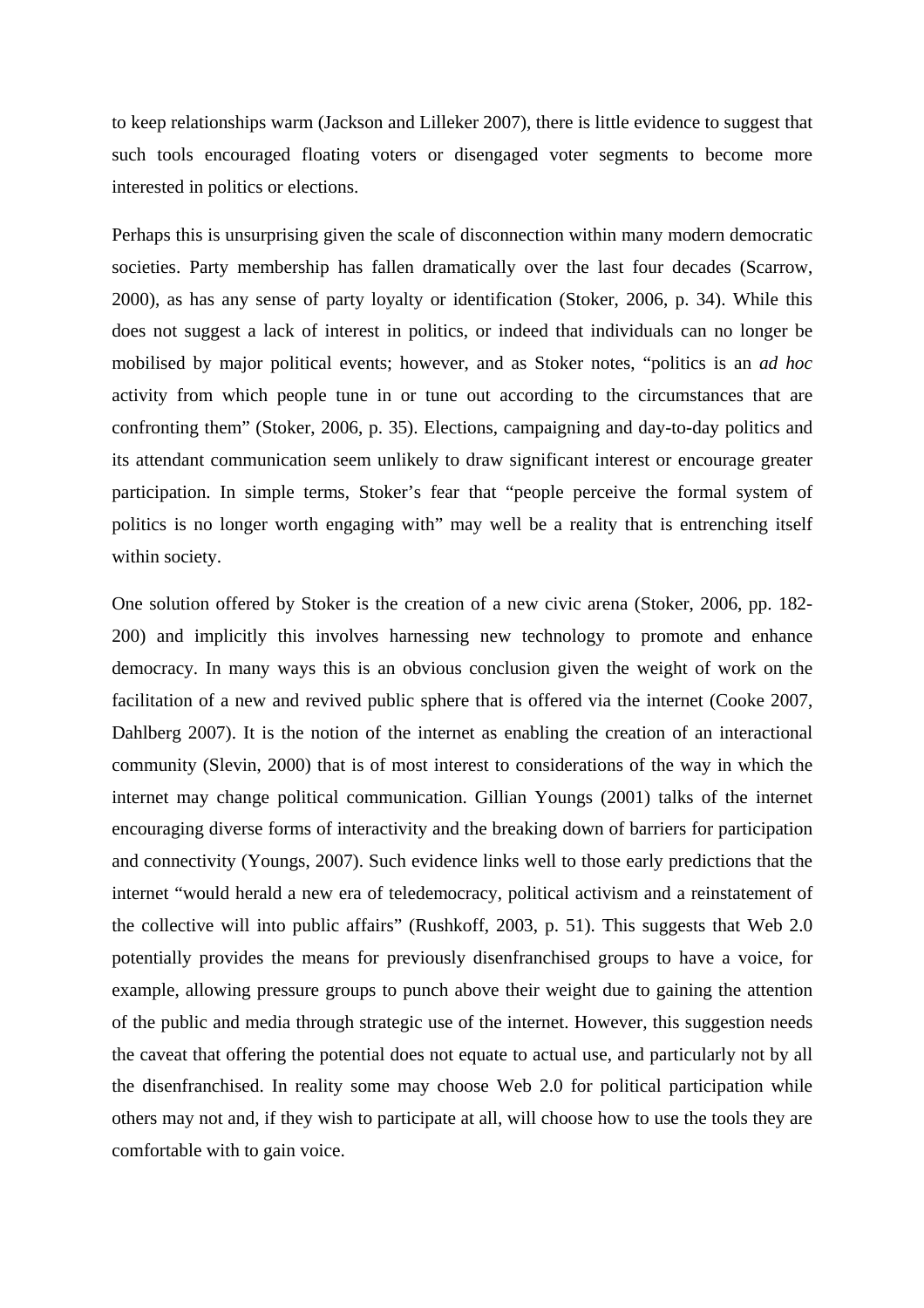At the heart of discussions on re-engaging the individual with politics is the notion of interaction. The perceptual disconnection is arguably based on the perceived proximity between the political elite and the mass electorate; in the UK the Westminster village is viewed as an insular community that is remote from the concerns of people's everyday lives. The fact that the internet is argued to facilitate the breaking down of barriers imposed by geography or temporality, means ICT is often heralded as the way forward for political communication. Research on interactivity suggests that conversations lead to relational exchanges and the building of communities (MacDonald, 2003), particularly when interaction is founded upon multi-directional communication between multiple participants where control and power is shared among users. It is these arguments that lead some (Coleman 2005) to suggest that a new participatory and deliberative democracy can be established around the concepts of e-representation and e-democracy.

However, rather than transforming electoral politics and intra-state democracies, it is global political activism that has most benefited from new information and communication technology. Jayne Rodgers' (2003) study demonstrates the importance of connectivity to activist groups working on campaigns against genetically modified food and the placement of missile defence installations. Rodgers also demonstrates that the political activism that is encouraged by the internet is increasingly global and a challenge to state boundaries, a point reinforced by Youngs' work (2007), thus arguably changing the nature of politics as well as the nature and focus of activists as they adopt a more global focus (Pickerill, 2001). Thus it is suggested that the internet can have a transformative effect on politics, its organisation, the modes and nature of participation (Bennett, 2003).

The key question, however, is whether the internet can have this transformative role within the sphere of national electoral politics, and can that transformation include a reinvigorated engagement and connectedness between the elected political sphere and the mass of society? It is argued that we live in an era where connectedness is as much governed by emotional reactions, such as feelings of proximity or authenticity, as much as rational evaluations (Richards, 2007, pp. 93-106). However perceptions built from mediated performances are at best peripheral (Petty & Cacioppo, 1996, pp. 255-262), the communication most likely to have an impact on attitudes is face-to-face, relevant to the individual, tailored to their needs and concerns and shaped as a dialogue rather than a monologue. For example, Mutz (2001) suggests that face-to-face interaction is the most effective, a gold standard, because of the use of non-verbal cues (see also Green & Gerber, 2004, pp. 34-8). Despite the best intentions of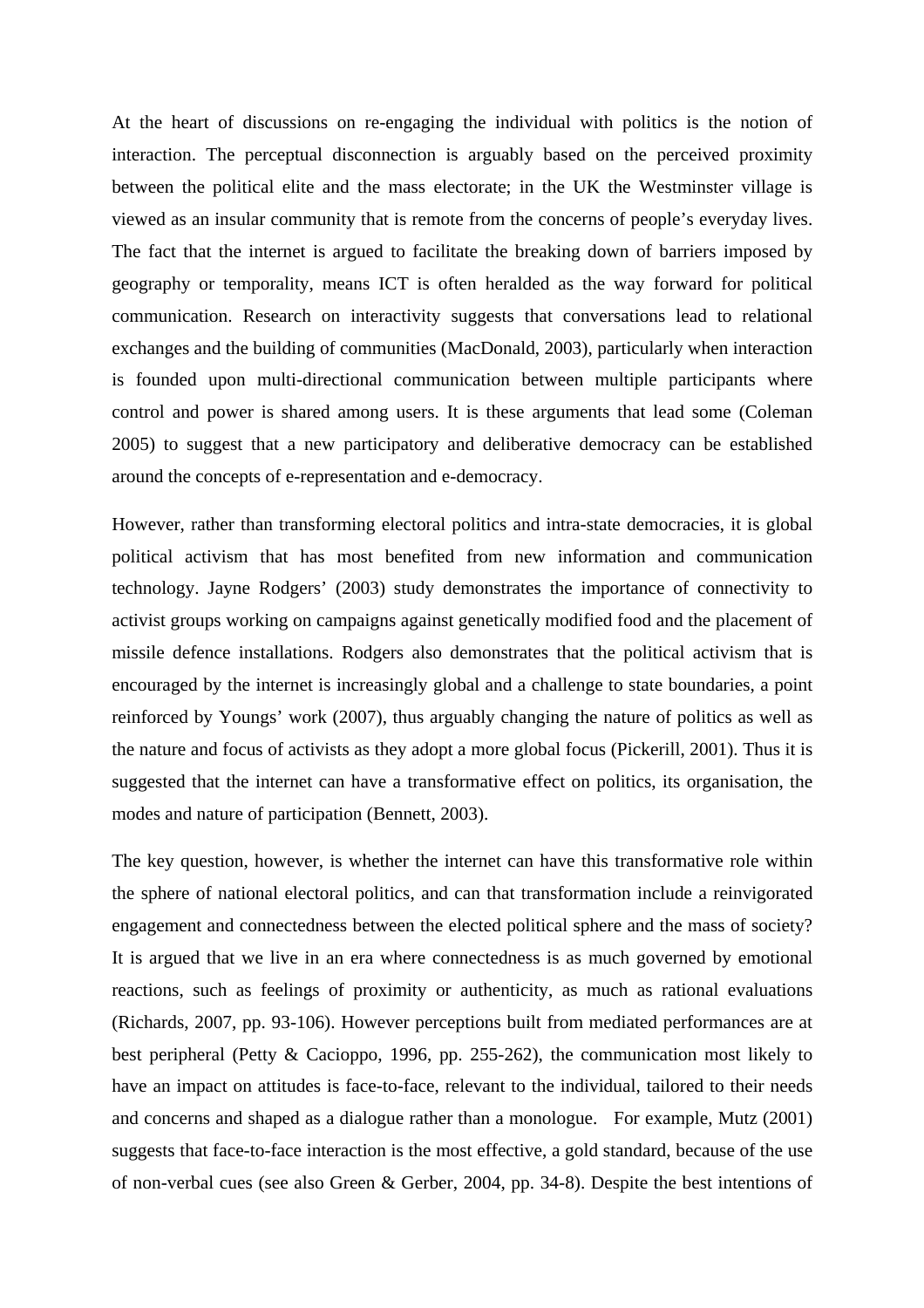an electoral candidate, standing to represent the smallest geographic area, it would be impossible to meet these communication standards; however, it is these standards that can in some way be met by the Web 2.0 environment.

Central to thinking on the potential of the internet for enhancing democracy is the notion of interactivity, defined as "the degree to which a communication technology can create a mediated environment in which participants can communicate (one-to-one, one-to-many, and many-to-many), both synchronously and asynchronously, and participate in reciprocal message exchanges (third-order dependency). With regard to human users, it additionally refers to their ability to perceive the experience as a simulation of interpersonal communication and increase their awareness of telepresence" (Kiousis 2002: 372). Linking to perceived best practice in public relations (Grunig and Grunig, 1992), Kiousis highlights the centrality of the conversation to online interactivity. Developments of these facets of interactivity online have since allowed the creation of a model that can be used as an analytical tool for understanding the aims of the communicator and receiver (McMillan, 2002) and more recently the promotion of the idea of participants (Fober, Foltz and Pugliese, 2007); see figure 1.

### **Figure 1: Six-part model of Cyber Interactivity**



#### Direction of communication

Web 2.0 tools can be used to allow both low and high levels of receiver control and well as one-way, two-way and multi-directional communication; though perhaps they lend themselves better to high receiver control and the notion of public discourse among participants. The problem for political communication is that historically it has been more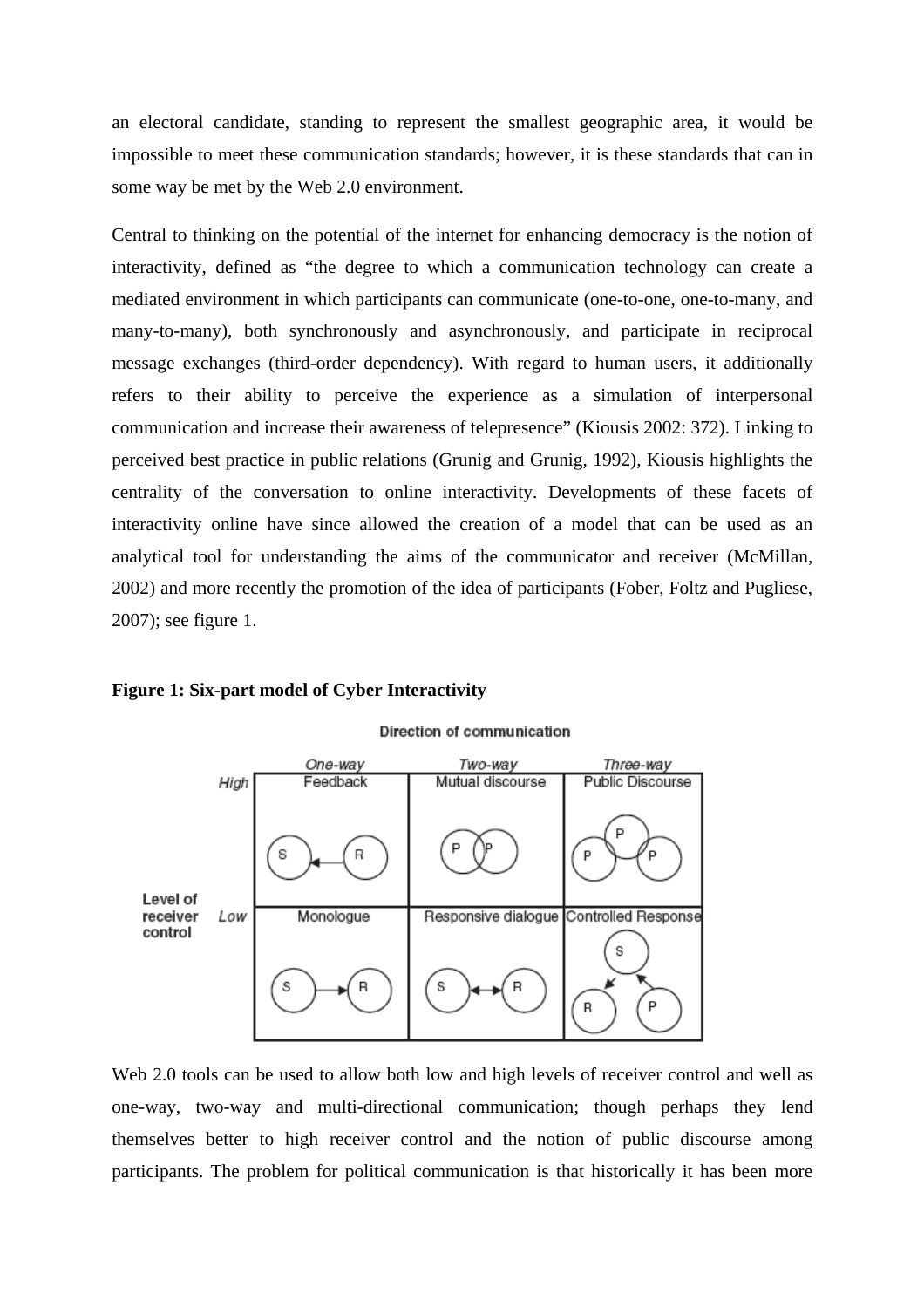about information provision and persuasive communication than public dialogue within a chaotic open-access environment. The reason is the purpose that drives political communication. It is an accepted notion that "as political parties continue to adapt to changing circumstances – declining members, new leaders, election defeats – or to incorporate new technologies of communication or new persuasion and communication practices, they become transformed, and transform themselves, into vehicles geared up for electoral success" (Negrine, 2007, p. 27). It is surely the case then that parties and candidates are, in the process of becoming geared up for electoral success, harnessing Web 2.0 tools to aid that process. However, a broader question surrounds whether they are transforming themselves in terms of adapting to the rules of the Web 2.0 user community in order to reap the benefits. This research specifically enquires whether such a transformation is taking place, or whether the web 2.0 tools are actually being used for web 1.0 purposes, if the latter predominates it is then worth enquiring whether the practice of the web 2.0 communities can accommodate the use of the community's tools for electoral purposes.

### **Methodology**

Political parties are using a range of electronic communication tools. Those associated with Web 1.0 such as websites and email; Web 2.0 tools such as weblogs and social networking; as well as tools that can be described as hybrid tools, e-newsletters, YouTube or bespoke online video hosting or online television channels. Using major, minor and fringe (1) political parties and their leaders in Britain as a case study, this research will assess the extent to which the normal practice associated with Web 2.0 in relation to a particular electronic communication tool is adhered to or not. This will use an adaptation of content and discourse analysis  $(2)$ , so looking not solely whether mechanisms are present but at the use of the mechanisms and the extent to which language encourages interaction. While the proposed technique offers a mixture of the quantitative and qualitative, so not simply counting but also assessing the use of language, for ease of analysis and to facilitate a simple scaling of data, the output will be quantitative.

The use of tools will be assessed in relation to the Ferber, Foltz and Pugliese 2007 six-part model of cyber-interactivity as operationalised by Malagon (2008) in figure 2. Using this model it is possible to not only assess where within the six part model any given piece of internet communication rests, but also assess the extent across the scale of receiver control. In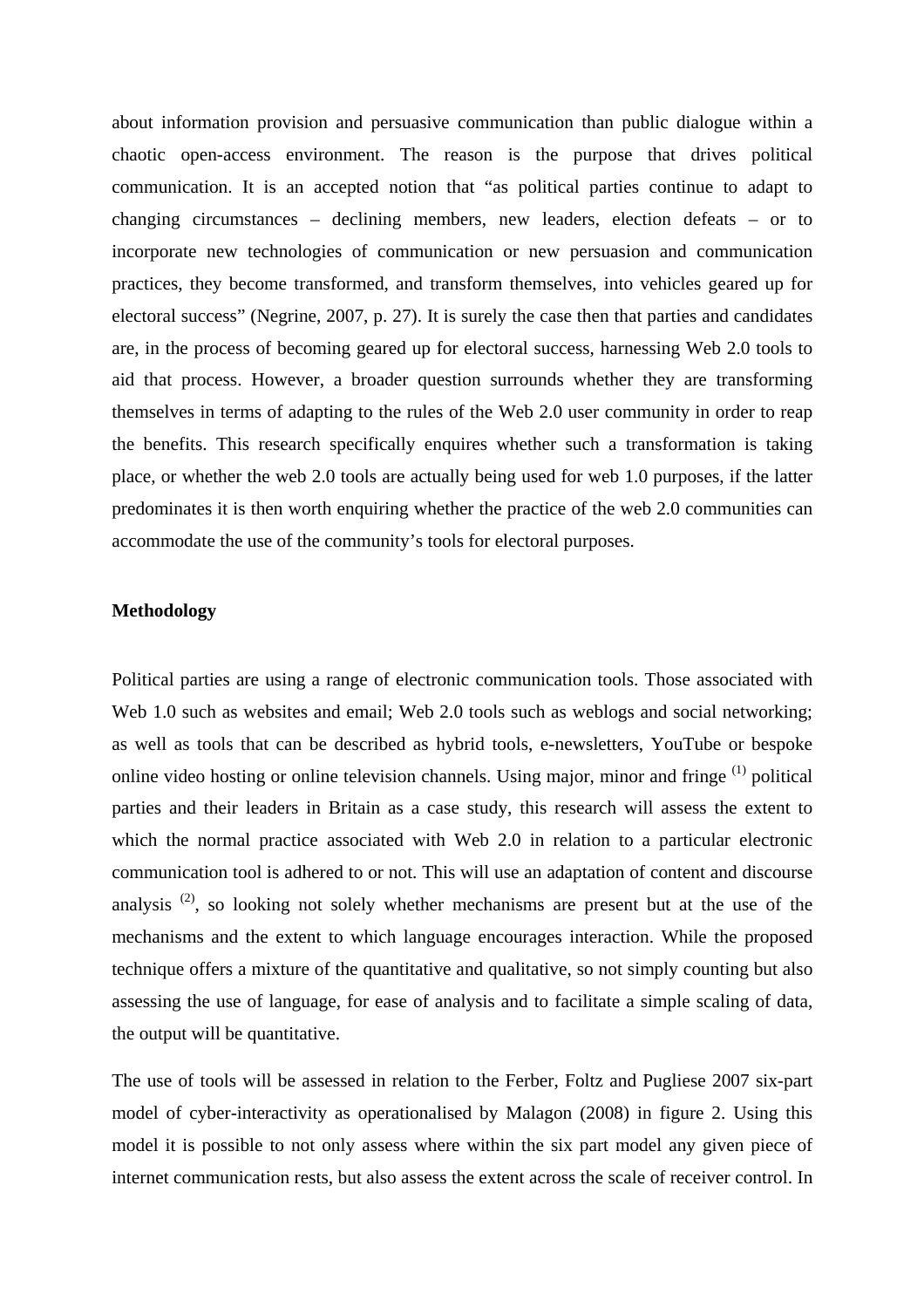essence, by linking the various elements of Web 2.0 to the central concept of receiver control one can gain a sense of how political communication adheres to the rules of the Web 2.0 user community. The object is to infer whether political communication within a Web 2.0 environment is likely to be overlooked, and so be unsuccessful, due to its adherence to the Web 1.0 style and rules. However, in scaling the degree of interactivity and user and receiver control we also intend to offer some indications of the nature of online political communication, the way that specific tools are used, and some indications of the philosophy behind the communications strategy. Specifically we would like to build some testable assumptions on whether political communicators are simply trying to exploit all communication channels for communication purposes, or whether there is a shift in the nature of political communication as a result of employing Web 2.0 tools.



## **Figure 2: Operational Model for Web 2.0 analysis**

This exploratory research is designed to answer four specific questions:

- 1. To what extent electoral party political communicators are using the range of available online communication tools;
- 2. To what extent political communicators are encouraging interaction and public input and participation through their online communicational presence;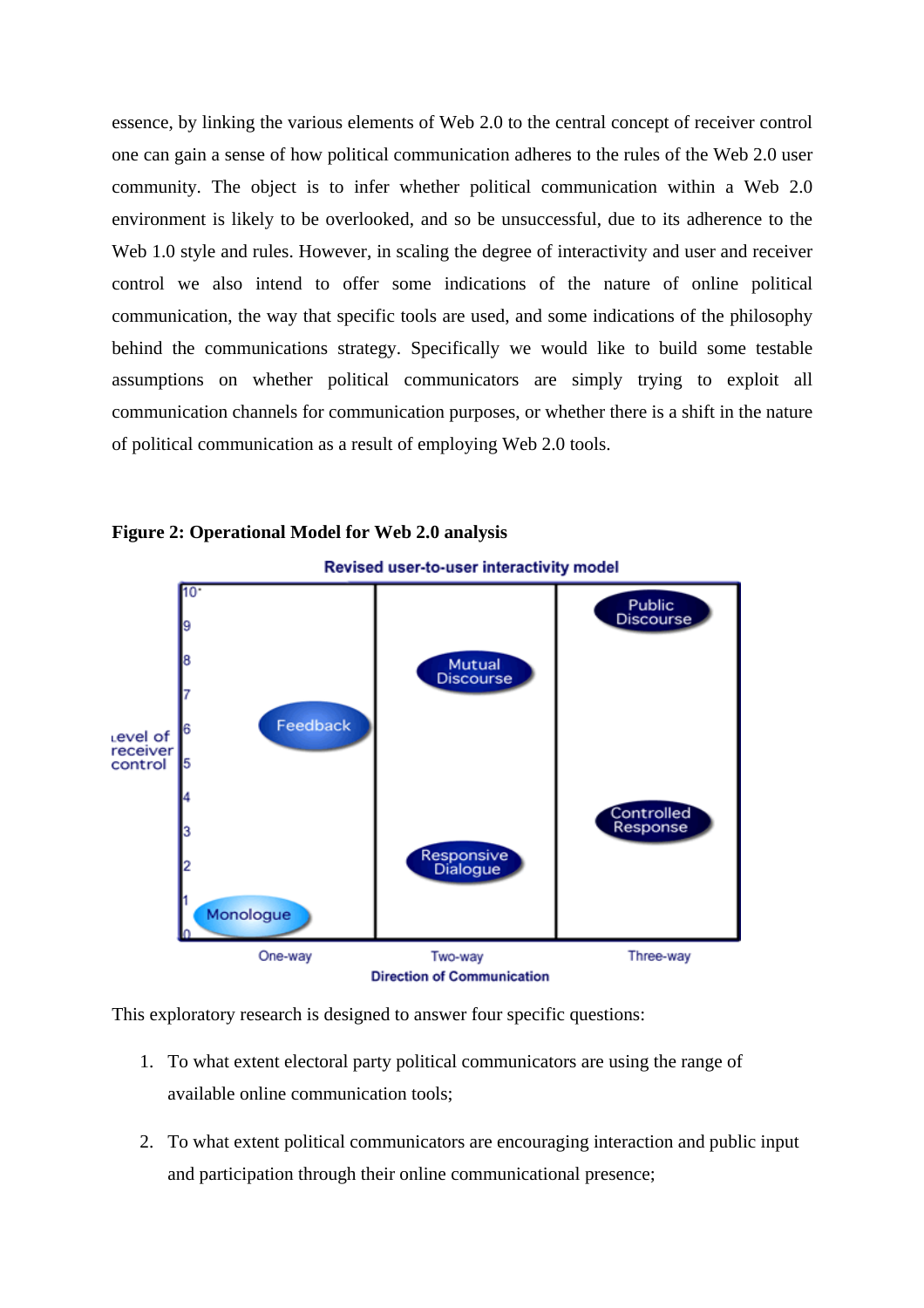- 3. To ascertain whether we can observe a qualitative or quantitative shift in communication strategy;
- **4.** To evaluate whether Web 2.0 can, in reality, offer the potential for political communicators that the literature suggests and, if so, if it is political communication or the Web 1.0 and 2.0 that is being adapted and transformed.

## **Using Web 2.0 tools: assessing the participatory architecture**

It is firstly important to demonstrate that political parties and their leaders have a significant presence within social networking websites additionally to them using web 2.0 tools within their bespoke websites and e-communication. While parties are not equally represented, we find that of the three major parties the Conservative Party have presences on Bebo and Facebook; Labour offer the same as well as having a profile on MySpace and a YouTube user page; the Liberal Democrats offer Bebo, Facebook and YouTube pages while both they and the Conservatives offer Facebook applications that allow supporters to have a box on their profiles that show party videos and messages. Gordon Brown and David Cameron, respectively Labour and Conservative leaders, have a fansite on Facebook for supporters to sign up to [Brown had 24 fans prior to deletion of the page; Cameron has 1,122 though this was set up by Mike Rouse as an experiment and was not included in the analysis]; in contrast Liberal Democrat leader Nick Clegg has a personal profile as did his predecessor Sir Menzies Campbell. Minor parties similarly attempt to exploit the interactivity offered by social networking sites: Respect are mainly represented through leader and sole MP George Galloway who has sites across Facebook and MySpace; welsh nationalist party Plaid Cymru have Facebook and YouTube profiles; while their Scottish counterparts, (SNP), appear on Bebo, Facebook and MySpace. As a percentage of the overall number, fringe parties are least represented; which is perhaps surprising as such sites offer the potential to redress the imbalance in media exposure. However, the British National Party offer Bebo, Facebook, MySpace and YouTube profiles; leader Nick Griffin also has a Facebook profile; the Communist Party of Great Britain appear on Facebook and MySpace; as do the English Democrat Party and the Green Party; the Monster Raving Loony Party have a Facebook profile and have the most amount of friends [415]; the Scottish Socialist Party appear on Bebo, Facebook and MySpace while the UK Independence Party have a profile on all three sites and offer two YouTube sites, one dedicated to the party's youth supporters.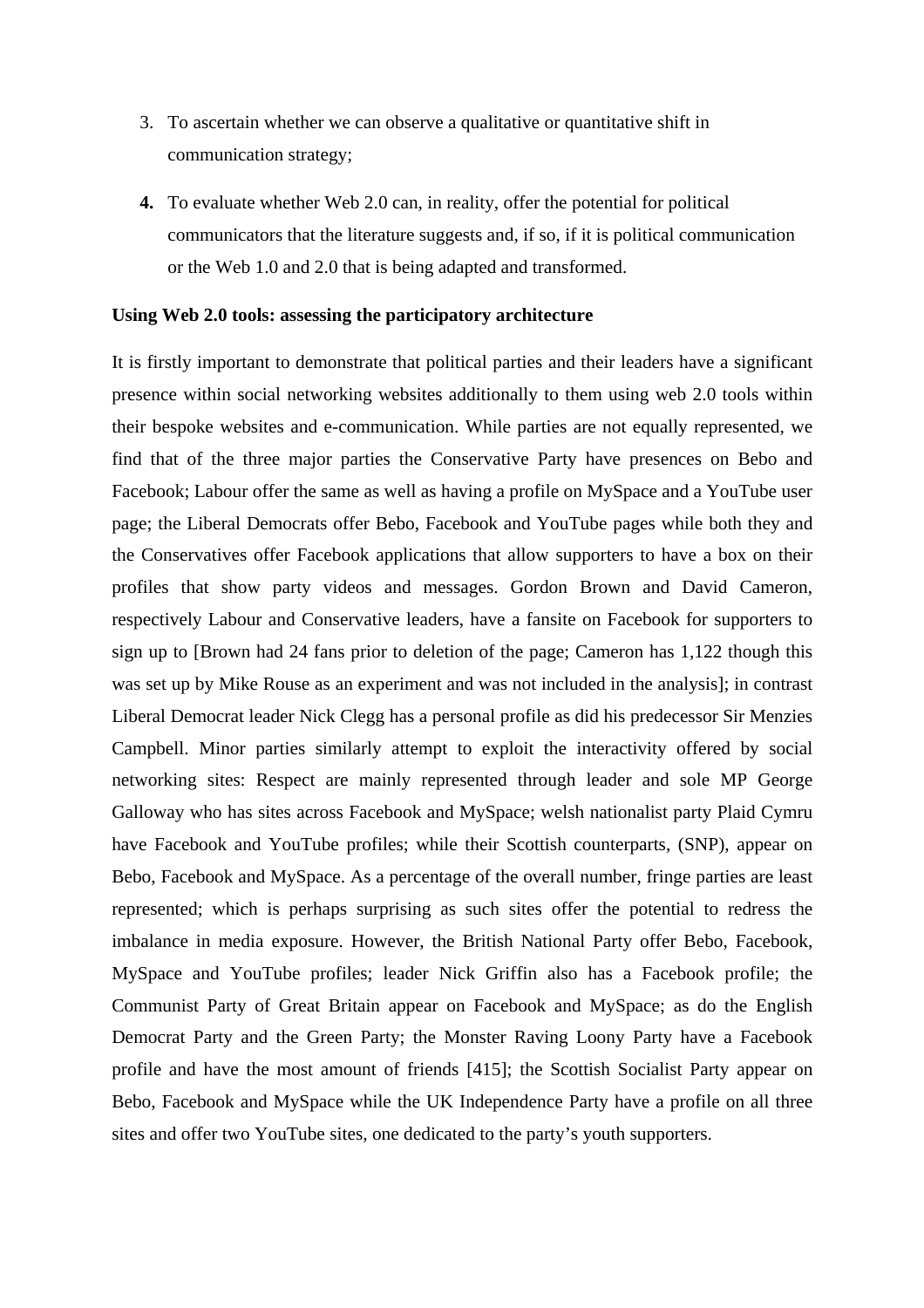Despite the level of presence, and adaptation of party communication to Web 2.0, the range of online communication tools used is fairly narrow, and table 1 shows that of the twenty features tested only seven were present in at least 50% of the sample. However, the nature of these seven features indicates that the 'architecture of participation' which O'Reilly (2005) highlighted is present. Six of these seven features specifically offer visitors the opportunity to contribute to the content of the site. For example, the two most popular features 'Ability of all visitors to share information' (88.9%) and 'Ability of all visitors to update information' (84.4%) encourage the visitor to participate. The structural basis for Castells's informational democracy appears to be in place.

**Table 1: Frequency of use of Web 2.0 tools and features on party/party leader websites and social network profiles** 

| <b>Feature</b>                                | <b>Number using feature</b> | $\frac{0}{0}$ |
|-----------------------------------------------|-----------------------------|---------------|
| Contact details                               | 18                          | 40            |
| Search Engine                                 | $\theta$                    | $\theta$      |
| Enmeshing                                     | 21                          | 46.7          |
| Interactive navigation aids (online help)     | 10                          | 22.2          |
| <b>Questionnaires</b>                         | $\mathfrak{D}$              | 4.4           |
| Visitor initiated questionnaires              | $\theta$                    | $\Omega$      |
| Polls                                         | 4                           | 8.9           |
| Visitor initiated polls                       | $\overline{0}$              | $\theta$      |
| Petitions                                     |                             | 2.2           |
| Flickr                                        | 13                          | 28.9          |
| <b>RSS</b> feeds                              | 4                           | 8.9           |
| Twitter                                       | $\overline{2}$              | 4.4           |
| Videos uploaded                               | 28                          | 62.2          |
| Visitors can upload material                  | 33                          | 73.3          |
| Use of networks                               | 24                          | 53.3          |
| Use of fora                                   | 35                          | 77.8          |
| Ability of all visitors to share information  | 40                          | 88.9          |
| Ability of all visitors to update information | 38                          | 84.4          |
| <b>Private Conversation</b>                   | 19                          | 42.2          |
| <b>Public Conversations</b>                   | 23                          | 51.1          |

An assessment of some of the less frequent responses can provide an indication of the limitations under which political parties and party leaders are operating when they venture into Web 2.0. The absence or low level of responses for the presence of opinion polls, petitions and questionnaires probably reflects resource based issues, though in an era of political marketing one would think that some gauge of the opinion of those interested in the party may be seen as invaluable. However, these methods of gaining feedback and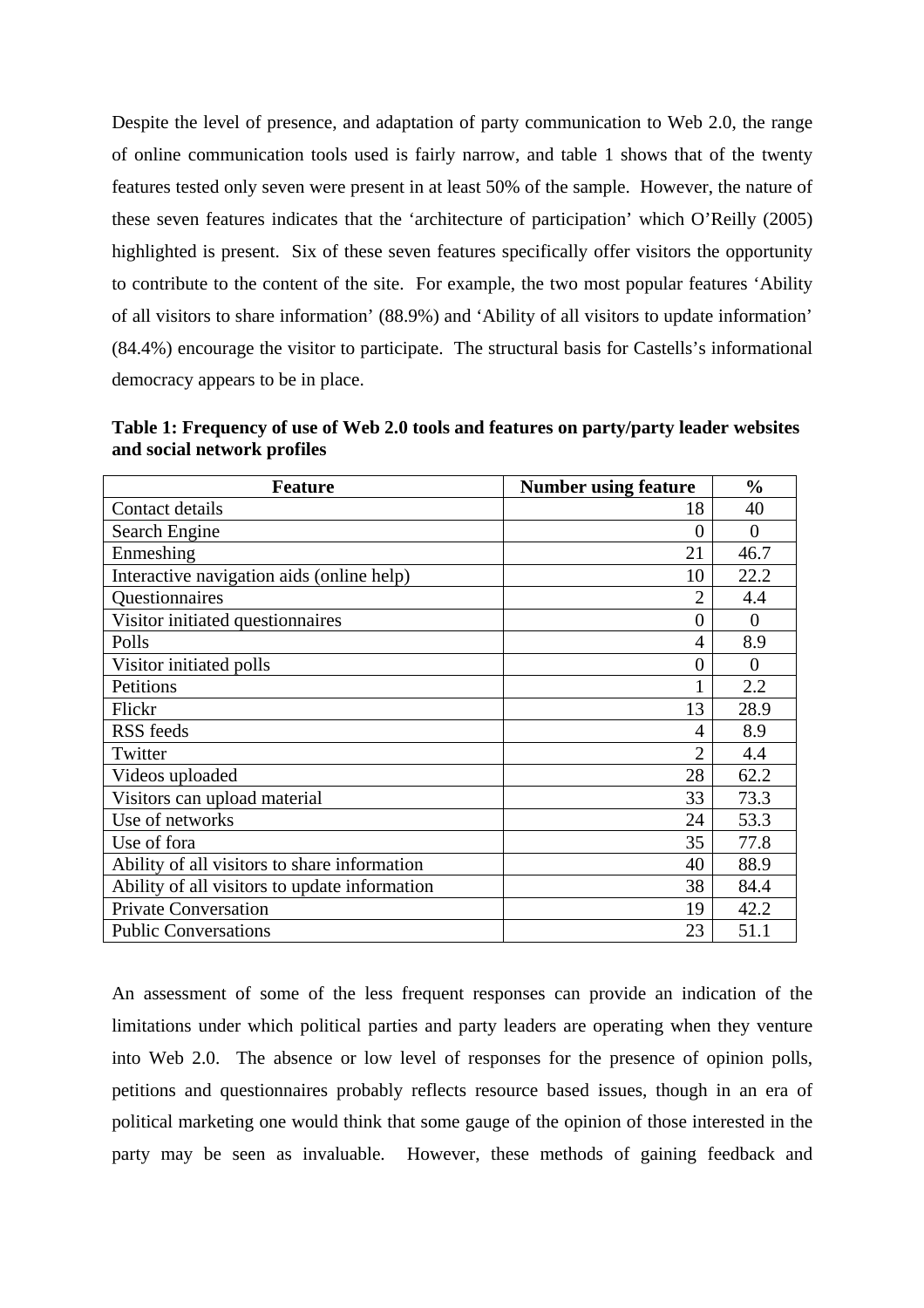interaction are quite difficult to achieve technically on social networking sites. Only those parties with higher levels of skills and resources might be able to use these tools. The full range of Web 2.0, therefore, is not necessarily available to all political parties.

Concerns of site navigation do not appear to be a major issue. Of the three features which might help the visitor find their way around a site none have a search engine, 22.2% offer interactive navigation aids and  $46.7\%$  enmeshing  $^{(3)}$  their sites. This might adversely affect the visitor experience if they find it difficult to understand what is going on, however this limited number of responses reflects the fact that social networking sites have a single profile page which can be as simple or as complex as the host requires and so such tools are not easily available within the template.

**Table 2: Frequency of use of Web 2.0 tools and features on party/party leader websites and social network profiles by party type** 

| <b>Feature</b>              | <b>Fringe Parties</b> | <b>Minor Parties</b><br><b>Major Parties</b> |                   |  |
|-----------------------------|-----------------------|----------------------------------------------|-------------------|--|
|                             | using feature         | using feature                                | using feature (%) |  |
|                             | $(\%)$                | $(\frac{6}{6})$ n=17                         | $n = 15$          |  |
| Contact details             | 6(42.2)               | 8(47.1)                                      | 5(33.3)           |  |
| Search Engine               | 0(0)                  | $\overline{0}$                               | $\boldsymbol{0}$  |  |
| Enmeshing                   | 3(23.1)               | 7(41.2)                                      | 10(66.7)          |  |
| Interactive navigation aids | 2(15.4)               | 4(23.5)                                      | 5(33.3)           |  |
| (online help)               |                       |                                              |                   |  |
| Questionnaires              | $\boldsymbol{0}$      | $\boldsymbol{0}$                             | 2(13.3)           |  |
| Visitor initiated           | $\overline{0}$        | $\overline{0}$                               | 0                 |  |
| questionnaires              |                       |                                              |                   |  |
| Polls                       | 2(15.4)               | 1(5.9)                                       | 2(13.3)           |  |
| Visitor initiated polls     | $\overline{0}$        | $\overline{0}$                               | $\overline{0}$    |  |
| Petitions                   | $\overline{0}$        | $\overline{0}$                               | 1(6.7)            |  |
| Flickr                      | 2(15.4)               | 7(41.2)                                      | 3(20)             |  |
| RSS feeds                   | $\theta$              | 2(11.8)                                      | 2(13.3)           |  |
| Twitter                     | $\overline{0}$        | 1(5.9)                                       | 1(6.7)            |  |
| Videos uploaded             | 7(53.8)               | 11(64.7)                                     | 10(66.7)          |  |
| Visitors can upload         | 10(76.9)              | 12(70.6)                                     | 10(66.7)          |  |
| material                    |                       |                                              |                   |  |
| Use of networks             | 9(69.2)               | 11(64.7)                                     | 7(46.7)           |  |
| Use of fora                 | 9(69.2)               | 15 (88.2)                                    | 11(73.3)          |  |
| Ability of all visitors to  | 11(84.6)              | 16(94.1)                                     | 12(80)            |  |
| share information           |                       |                                              |                   |  |
| Ability of all visitors to  | 10(76.9)              | 14 (82.4)                                    | 12(80)            |  |
| update information          |                       |                                              |                   |  |
| <b>Private Conversation</b> | 4(30.8)               | 10(58.8)                                     | 6(40)             |  |
| <b>Public Conversations</b> | 6(46.2)               | 9(52.9)                                      | 6(40)             |  |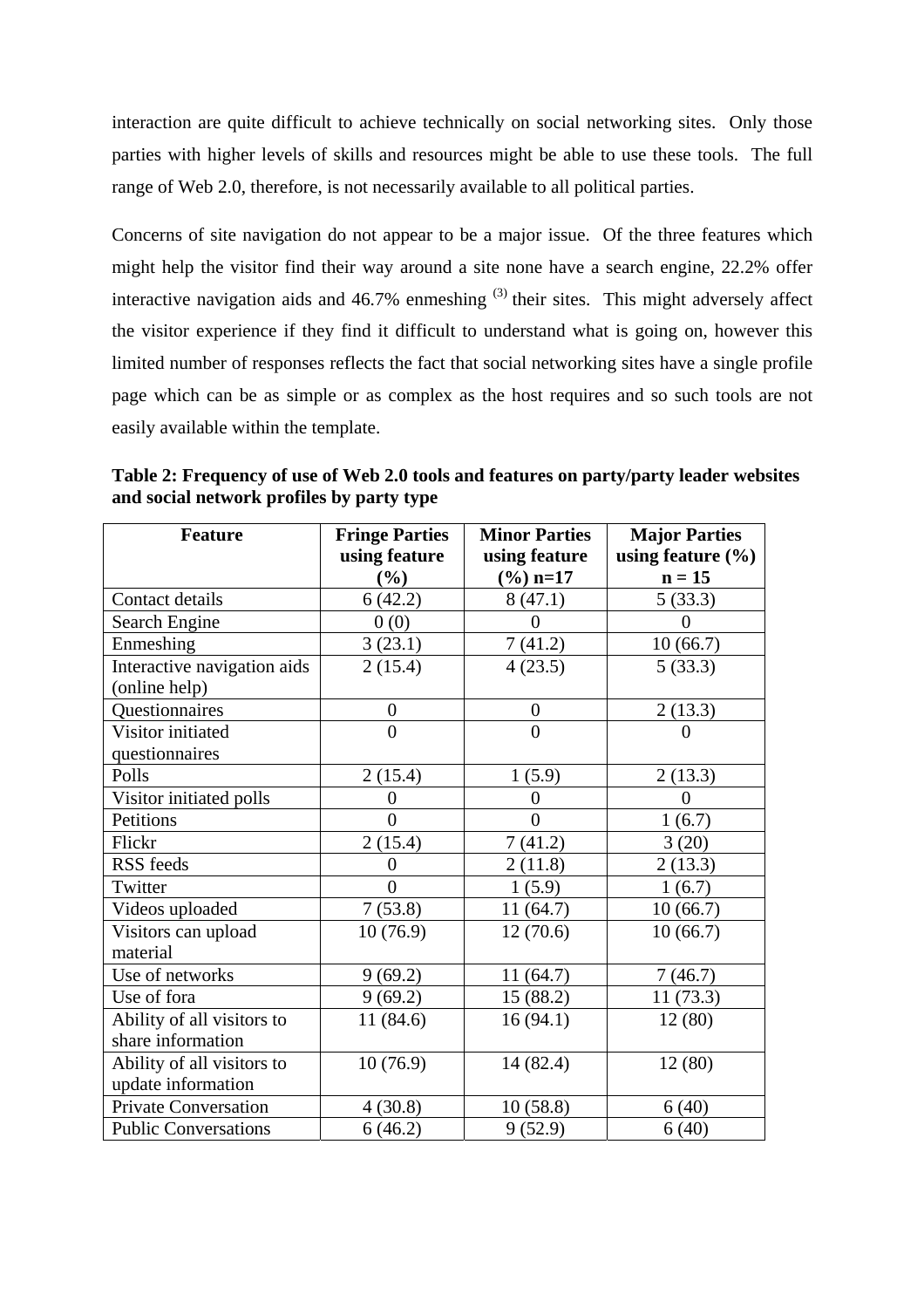The presence of the 'architecture of participation' seems to have some relationship to party type, indicating that the size and nature of a party affects the use of Web 2.0 tools. Table 2 shows that minor parties are the most likely to offer those features identified by O'Reilly (2005) as key for offering a Web 2.0 environment. Out of the top seven features of this architecture, minor parties are the most likely to have a feature four times, fringe twice and major once. Fringe and minor parties, with limited access to traditional media, may have a greater need to engage visitors in the hope of informing and persuading them. The fact that it is the former who have more resources than fringe, may explain their greater use of Web 2.0 presence for this purpose; however one could expect those with least access to the media and public would attempt to exploit free channels to a far greater extent.

There is a difference in party type on the presence of some features which appears to be the result of how technically difficult, or easy, such features are to provide. The minor and fringe parties are more likely to use those features which are technically easier to offer on social networking sites. However, the more technically difficult features such as petitions, questionnaires, opinion polls and RSS are more likely to be provided by the major parties on their websites. The three big parties have the necessary resources (staff and finances) and skills to utilise these tools.

The amount, or more accurately absence, of party control of a site has an impact upon which features are available. Table 3 shows that where the community (SMed) and not the party (PSite) has control, visitors are much more likely to find those seven features supporting an 'architecture of participation'. This is equally true for all three party types. Where parties or party leaders seek to control the visitor experience there is less interaction, and hence fewer opportunities for informational democracy.

This indicates that an architecture of participation maybe in the process of being built, but do the current offerings encourage participation in the way that social networking communities and those familiar with the rules of Web 2.0 would expect? While in some cases, particularly the English Democrats, the Monster Raving Loonies and George Galloway, the social networking sites are used in much the same way as other users; these are in the minority. On the whole presences are more consistent with free advertising and the posting of brochureware than adapting to the environment of the site. This may mean that their presences are alien to the social networking community and are ignored. Thus those, like George Galloway, who follow the rules of the community and interact gain 4,648 friends they can communicate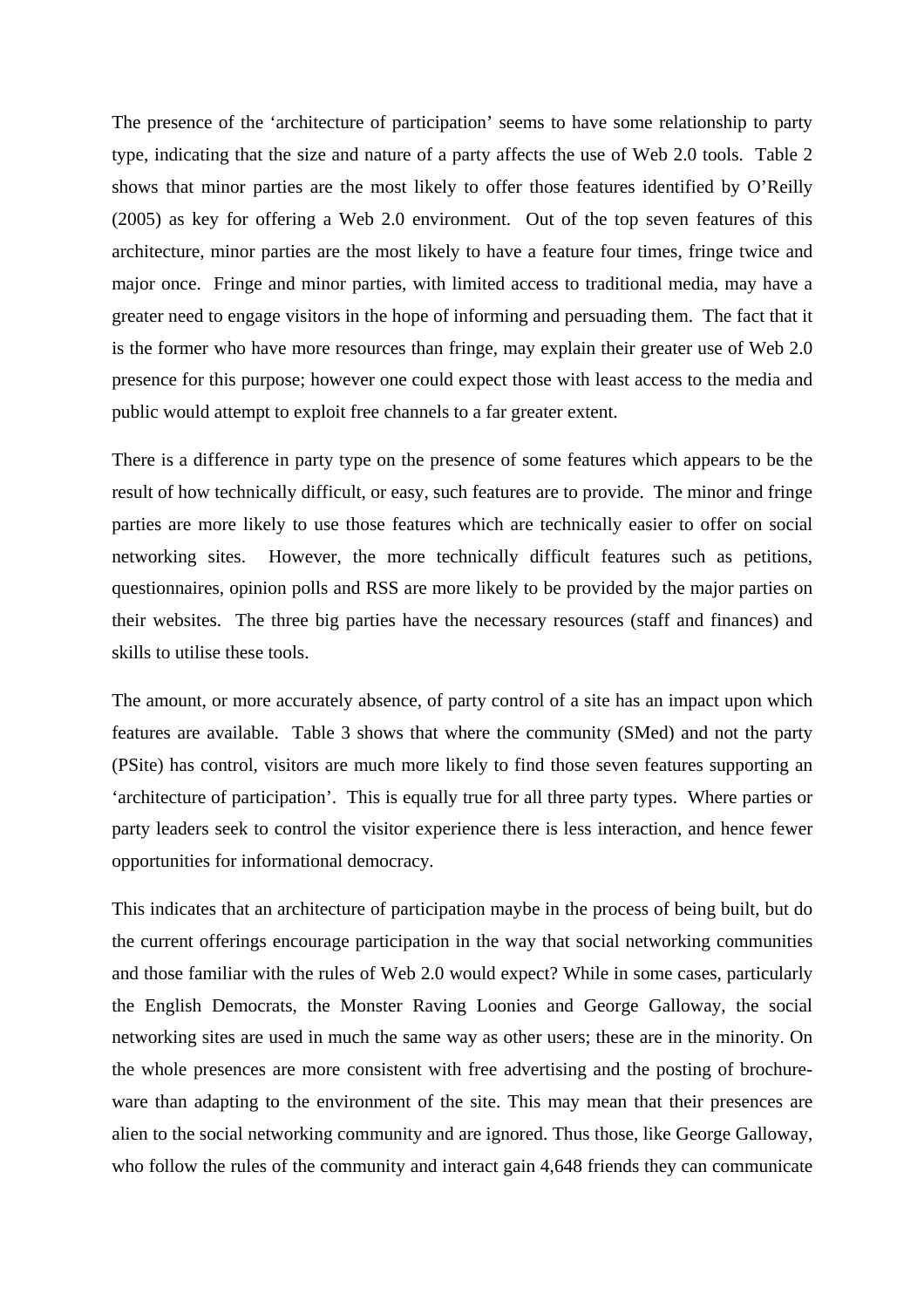with; while Nick Clegg who posts news only and does not offer birthday greetings or send 'hatching eggs' to friends has only 1,330. Thus, we perhaps find that existing supporters will display allegiances by befriending a party leader or party while the wider community will reject them unless there is some sense of them fitting into the community and adhering to its practices and rules.

| <b>Feature</b>              | <b>Fringe Parties</b> |                  | <b>Minor Parties</b> |                  | <b>Major Parties</b> |                |
|-----------------------------|-----------------------|------------------|----------------------|------------------|----------------------|----------------|
|                             | using feature         |                  | using feature        |                  | using feature        |                |
| Site Type*                  | PSite                 | <b>SMed</b>      | PSite                | SMed             | PSite                | <b>SMed</b>    |
| Contact details             | 5                     | 7                | 1                    | 6                | 3                    | 5              |
| Search Engine               | $\overline{4}$        | $\mathbf{1}$     | $\mathbf{1}$         | $\overline{0}$   | $\mathbf{1}$         | $\overline{0}$ |
| Enmeshing                   | $\overline{0}$        | $\overline{4}$   | $\overline{1}$       | $\overline{7}$   | $\overline{2}$       | 10             |
| Interactive navigation aids | $\overline{0}$        | 3                | $\overline{0}$       | $\overline{2}$   | $\mathbf{1}$         | 6              |
| (online help)               |                       |                  |                      |                  |                      |                |
| Questionnaires              | $\overline{0}$        | $\boldsymbol{0}$ | $\boldsymbol{0}$     | $\boldsymbol{0}$ | $\overline{0}$       | $\overline{2}$ |
| Visitor initiated           | $\overline{0}$        | $\overline{0}$   | $\overline{0}$       | $\overline{0}$   | $\overline{0}$       | $\overline{0}$ |
| questionnaires              |                       |                  |                      |                  |                      |                |
| Polls                       | $\overline{0}$        | $\overline{2}$   | $\overline{0}$       | $\overline{0}$   | $\overline{0}$       | $\overline{2}$ |
| Visitor initiated polls     | $\overline{0}$        | $\overline{0}$   | $\overline{0}$       | $\overline{0}$   | $\overline{0}$       | $\overline{0}$ |
| Petitions                   | $\overline{0}$        | $\overline{0}$   | $\overline{2}$       | $\overline{0}$   | $\overline{2}$       | $\mathbf{1}$   |
| Flickr                      | $\overline{0}$        | 3                | $\overline{0}$       | $\overline{7}$   | $\overline{0}$       | $\overline{3}$ |
| <b>RSS</b> feeds            | $\overline{2}$        | $\overline{0}$   | $\overline{2}$       | $\overline{2}$   | $\overline{3}$       | 3              |
| Twitter                     | $\overline{0}$        | $\overline{0}$   | $\overline{0}$       | $\overline{1}$   | $\overline{0}$       | $\overline{1}$ |
| Videos uploaded             | $\overline{2}$        | 9                | $\overline{3}$       | 9                | 3                    | 11             |
| Visitors can upload         | $\overline{2}$        | 13               | $\overline{0}$       | 10               | $\overline{1}$       | 10             |
| material                    |                       |                  |                      |                  |                      |                |
| Use of networks             | $\mathbf{1}$          | 9                | $\overline{0}$       | 8                | $\overline{0}$       | $\overline{7}$ |
| Use of fora                 | $\overline{2}$        | 12               | $\overline{0}$       | 13               | 3                    | 12             |
| Ability of all visitors to  | $\overline{2}$        | 15               | $\overline{0}$       | 14               | $\overline{3}$       | 13             |
| share information           |                       |                  |                      |                  |                      |                |
| Ability of all visitors to  | $\overline{2}$        | 13               | $\overline{0}$       | 13               | $\overline{2}$       | 13             |
| update information          |                       |                  |                      |                  |                      |                |
| <b>Private Conversation</b> | $\overline{0}$        | $\overline{4}$   | $\overline{0}$       | 9                | $\mathbf{1}$         | 6              |
| <b>Public Conversations</b> | $\overline{2}$        | 8                | $\overline{0}$       | 10               | 3                    | $\overline{7}$ |
|                             | $N = 7$               | $N = 17$         | $N = 4$              | $N = 14$         | $N = 3$              | $N = 19$       |

**Table 3: Frequency of use of Web 2.0 tools and features on party/party leader websites and social network profiles by site type** 

**\* PSite = personal/party site created bespoke for the party and where all features are controlled by the party; SMed = profile created within a social networking or file sharing site where party or individual adapts to the environment of the site or a weblog which is deemed interactive, often hosted by a weblog site, and following a format determined by the community.** 

#### **Within the architecture: where graffiti adorns the walls**

A website tool, like any other means of communication, or indeed any functional item, is nothing more than an ornament or adornment unless it is used. Use is reliant on fulfilment of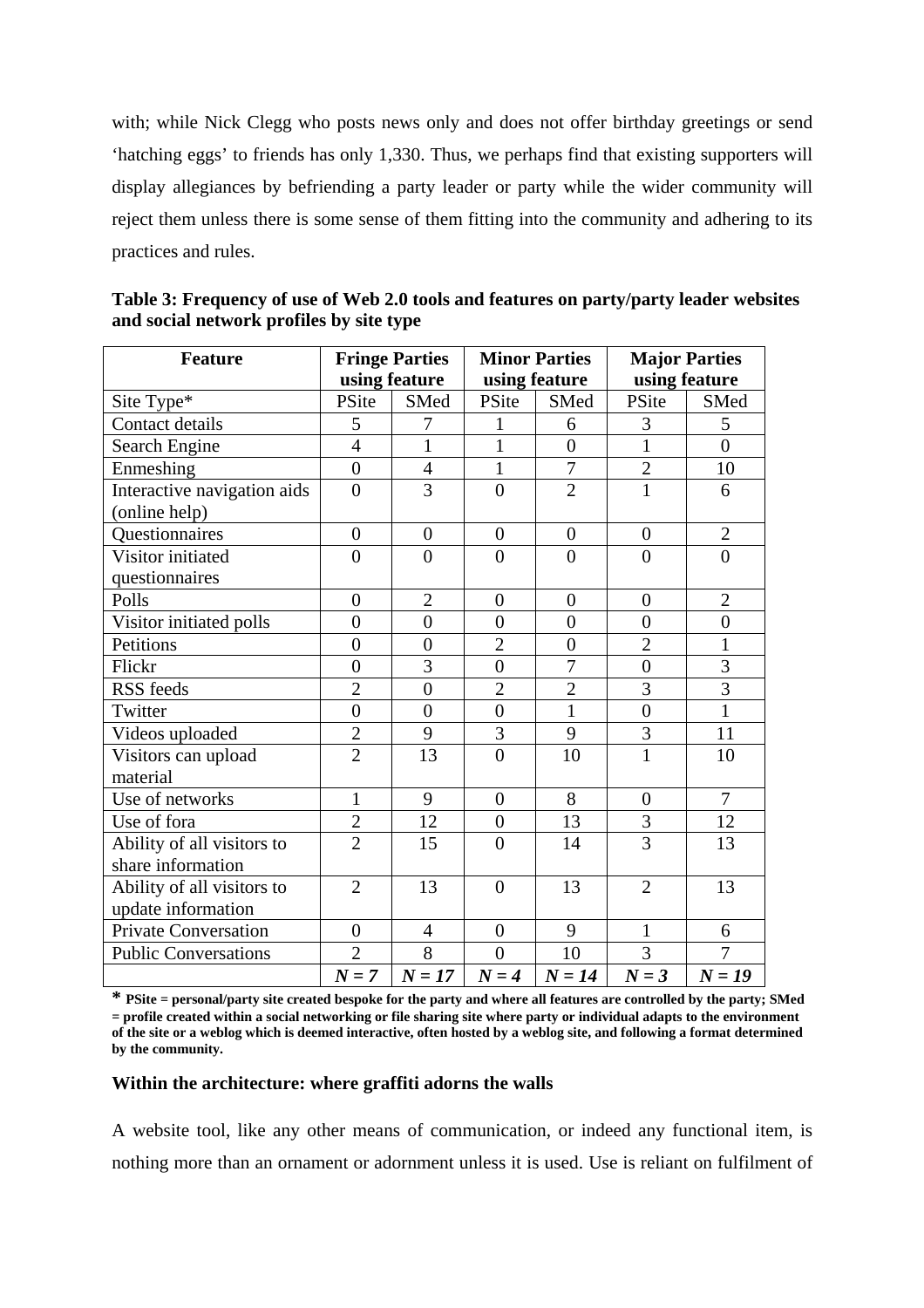some form of gratification; gaining satisfaction through use is crucial for encouraging actual use, particularly when thinking of using tools or media of communication (Jackson & Lilleker, 2007). Within studies of the internet there is a division in opinion over what encourages interactivity. Technology, and the tools of Web 2.0, can in themselves encourage use, and so interactivity, just by their very existence (Youngs, 2007); in other words offering the potential for a rich user experience can ensure users enjoy that very same rich experience (O'Reilly, 2005). On the other hand, when looking at interactivity as a concept, while the potential to offer information and share material may be attractive in itself, unless a mutual or public discourse occurs then participation may be limited.

The features required to facilitate interactivity are present and, as figures 3 and 4 demonstrates, there are features that facilitate both mutual and public discourse. In particular we find parties of all sizes and capabilities allowing public discourse to take place, on their websites and especially upon their social network presences, which is completely under the control of visitors to their sites.

Our analysis firstly looked at the features offered across the party's and party leader's websites, blogs and presences on social networking sites. We found a total of 408 features present, these features were then assessed for the extent of user control over communication and the direction (as outlined in figure 2). There are several interesting stories to tell here. Firstly all parties are attempting to exploit the free interactive communication means offered by social networking sites; this is usually the 'Bulletin Board' or 'Wall'. This allows any visitor, if on MySpace or Bebo, or friends or group members if on Facebook, to post messages and, in theory anyway, for the host to respond. Such features clearly offer the potential for participation in conversations either on the Wall of the party of leader, or across Walls (so a question can be posted onto the Wall on the Facebook profile of Respect MP George Galloway and he can choose to respond on his own Wall or the Wall on the profile of the person who posed the question). Given the importance of impression as much as actual interactivity, perhaps conversations running as a thread on the parties own profile is most sensible, and largely is the norm.

Social networking sites are not, however, purely a place for conversations. Parties are as likely to post extensive amounts of information about themselves, their policies and update links to favourable news items as they are to allow users to post. Some sites, such as UKIP, offer large amounts of text that replicate material on their homepage; others are briefer.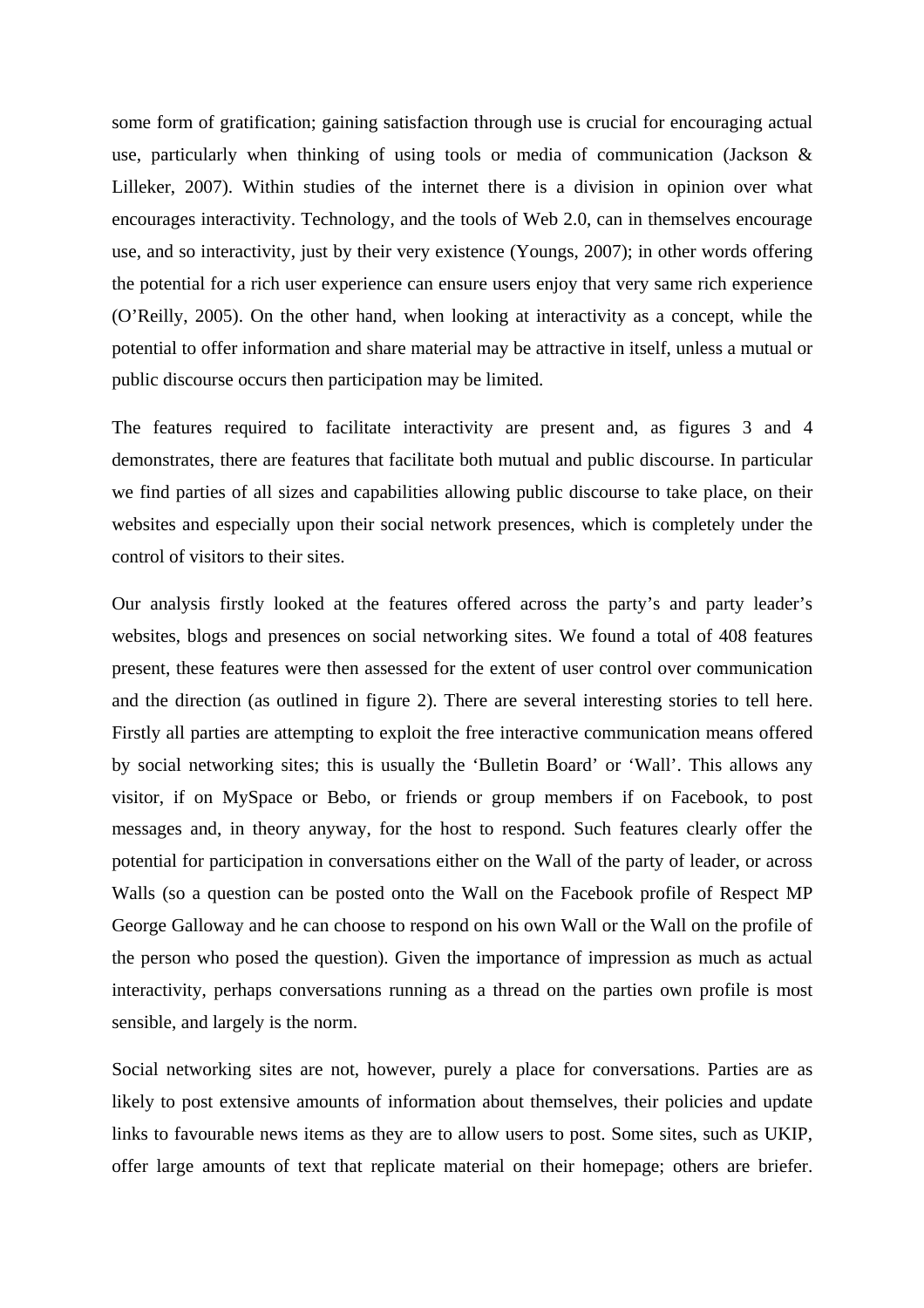However there is a logic to this for a political party. While for the average social networker their school, college or university details, plus any comments on likes, dislikes and personality are all that would be essential; a party needs to both inform and interact, particularly given that many who may accidentally visit the profile would have little or no information on the party or be misinformed on its policies or stance on key issues. Similarly, though to a lesser extent, parties are offering a range of features on the websites which both inform and allow interaction suggesting a more interactive mindset is permeating political communication.

To assess simply the level of interaction allowed, figure 3 shows what percentage of features across all the party presences on social networks, and figure 4 of websites, offer interactivity and where that would be placed on the interactivity map (figure 2). Parties are split into types to gain some sense if, as we noted earlier, minor and fringe parties are trying to exploit the free communication tools in order to redress the political balance in their favour. The figures offer a pictorial representation of the way that Web 2.0 tools are offered by the parties.



**Figure 3: The use of Web 2.0 tools on social networks by party type**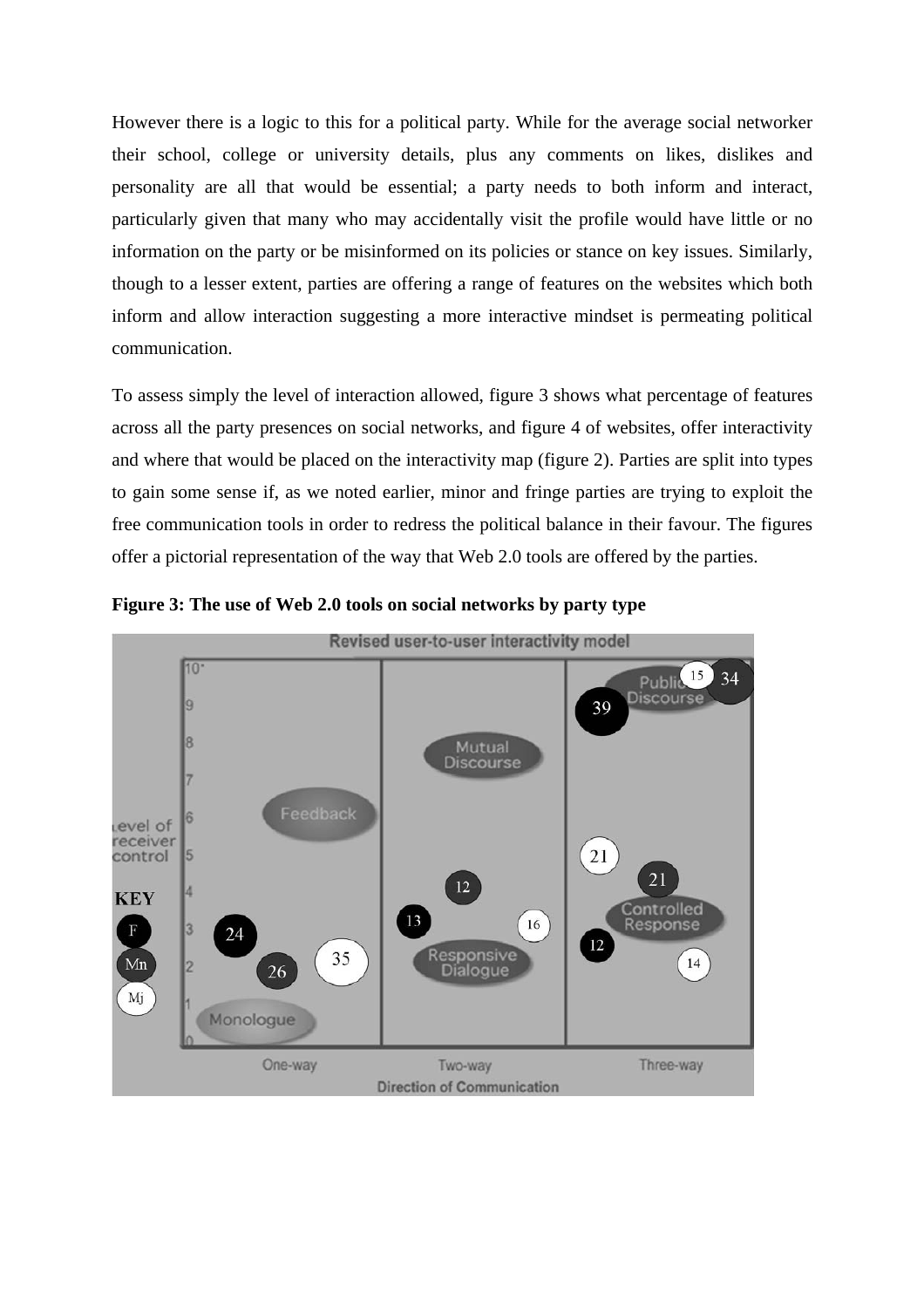

**Figure 4: The use of Web 2.0 tools on websites and blogs by party type**

Quantitatively, and bearing in mind the observations that parties and their leaders cannot simply have a personal, non-political, profile regardless of the function of the site, it would seem that interactivity and public participation are encouraged throughout their online offerings; however this conclusion masks a less interactive reality. Some parties, such as the English Democrats, engage in extensive debate; albeit in this party's case on the status of Monmouthshire and whether it should be English or Welsh. Equally The Monster Raving Loony Party encourage a lot of suggestions for silly policy proposals. George Galloway's personal weblog on MySpace secures a lot of traffic and he has a great deal of comments which he will, on occasion, reply to; equally Galloway offers a lot of interactivity via Facebook using it in the same way as many regular users; not only posting news items but sending and receiving messages, virtual gifts and starting and contributing to debates on foreign affairs. All of this encourages participation and is evidence of an emergent online political public sphere.

However these are a minority. As noted Nick Clegg's Facebook profile has videos and news items posted by him and visitors, the Wall saw a deluge of good luck messages from his Facebook friends during is successful campaign to be Liberal Democrat leader, but there is no evidence of his input beyond the posting of items; essentially a one-way, top-down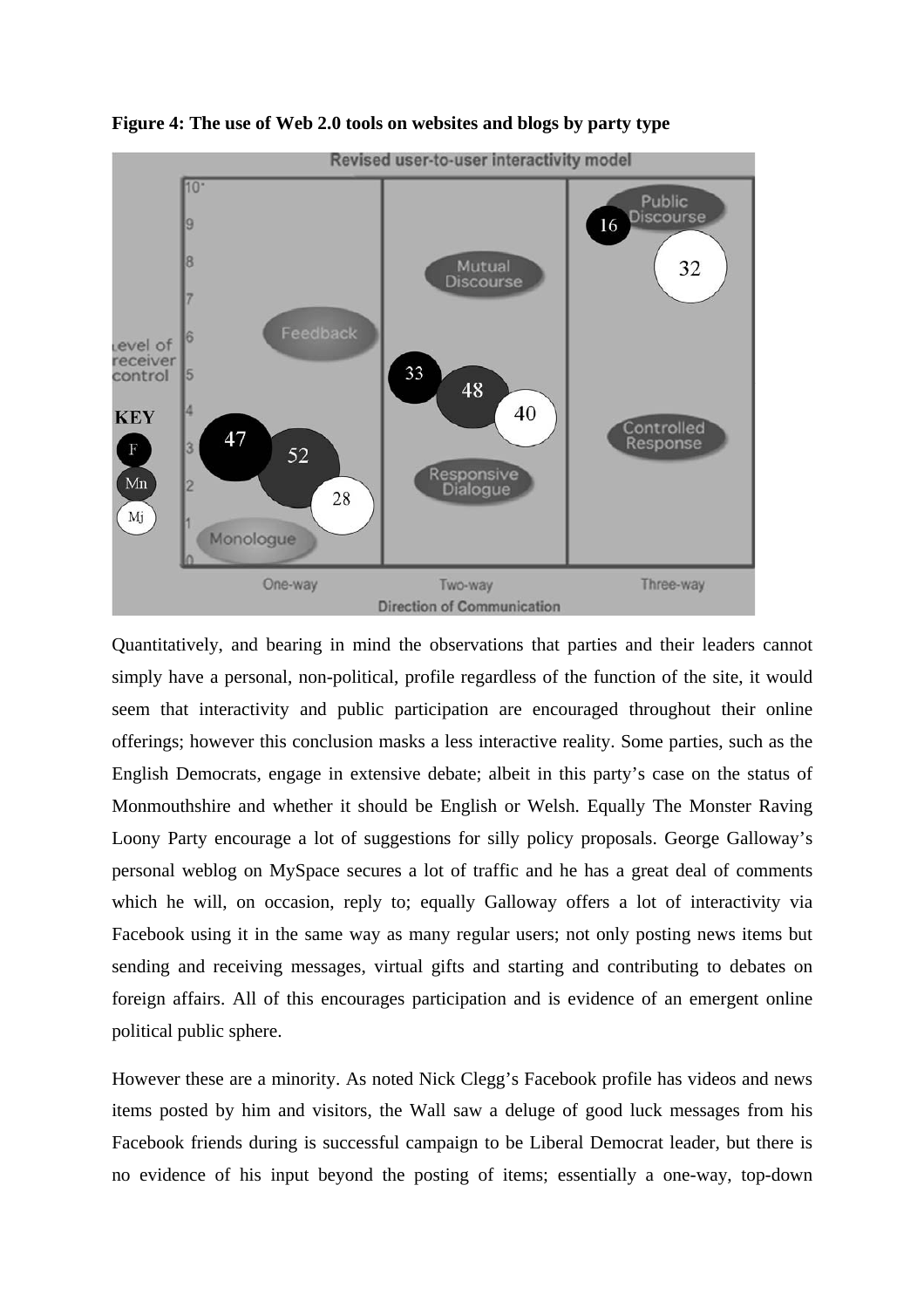communication device synonymous with Web 1.0. It is this behaviour that leads to the description of many contributions as being graffiti and thus not practicing the rules of the social networking community. The British National Party YouTube site and their Bebo page have critical messages such as 'FASCIST SCUM' posted; there is no response from the party. While they do interact more on their MySpace page, this suggests that visitors are simply acting in the same way as an individual with a spray can defacing the side of their offices or meeting places; it is not wanting to interact but comment anonymously and go. While the graffiti does not have to be critical or attacking, for example the posts to Nick Clegg's Wall, such behaviour does not offer opportunities to participate in a meaningful conversation and thus does not encourage interactivity or public discourse. The question is whether parties can prevent this through their behaviour. George Galloway gets little criticism on any of his sites, but when he does, usually related to his Talk Sport radio show, he answers critics and is happy to debate; this may signal why graffiti artists do not deface his page. A further barrier to participation is the existence of presences that are simply a brochure. UKIP have a presence on every social network, there are no links between the profiles and on Bebo it is simply a long list of the party's aims and a Wall. The Wall has not been used and they only have eight friends. While Galloway is also guilty of this on Bebo, his directs visitors to his other social network sites; but there is a phenomenon of parties and leaders ensuring that they control their name within a social network, but do so probably to prevent cyber-squatting by opponents, not with a view to exploring the network's potential. Thus we currently find that visitors may be encouraged to participate and can enter a dialogue, but it depends very much on which party's profile you visit. Currently the far right fringe parties are the most interactive alongside George Galloway, perhaps representing the left; others are not exploiting the potential and so gaining little of the benefits from having a profiles.

As might be expected, the response from party websites is different to that of social media. As figure 4 shows the most popular cluster of responses is one-way dialogue, consistent with an electronic brochure approach. This might suggest that party websites are essentially being used within Web 1.0, however there is evidence that this is not the full picture. There is a tranche of two-way responses, signifying some level of interaction. Such two-way interaction does not seek to gain useful research data, rather it is of a more personalised nature which encourages direct email, or enabling visitors to select the information of interest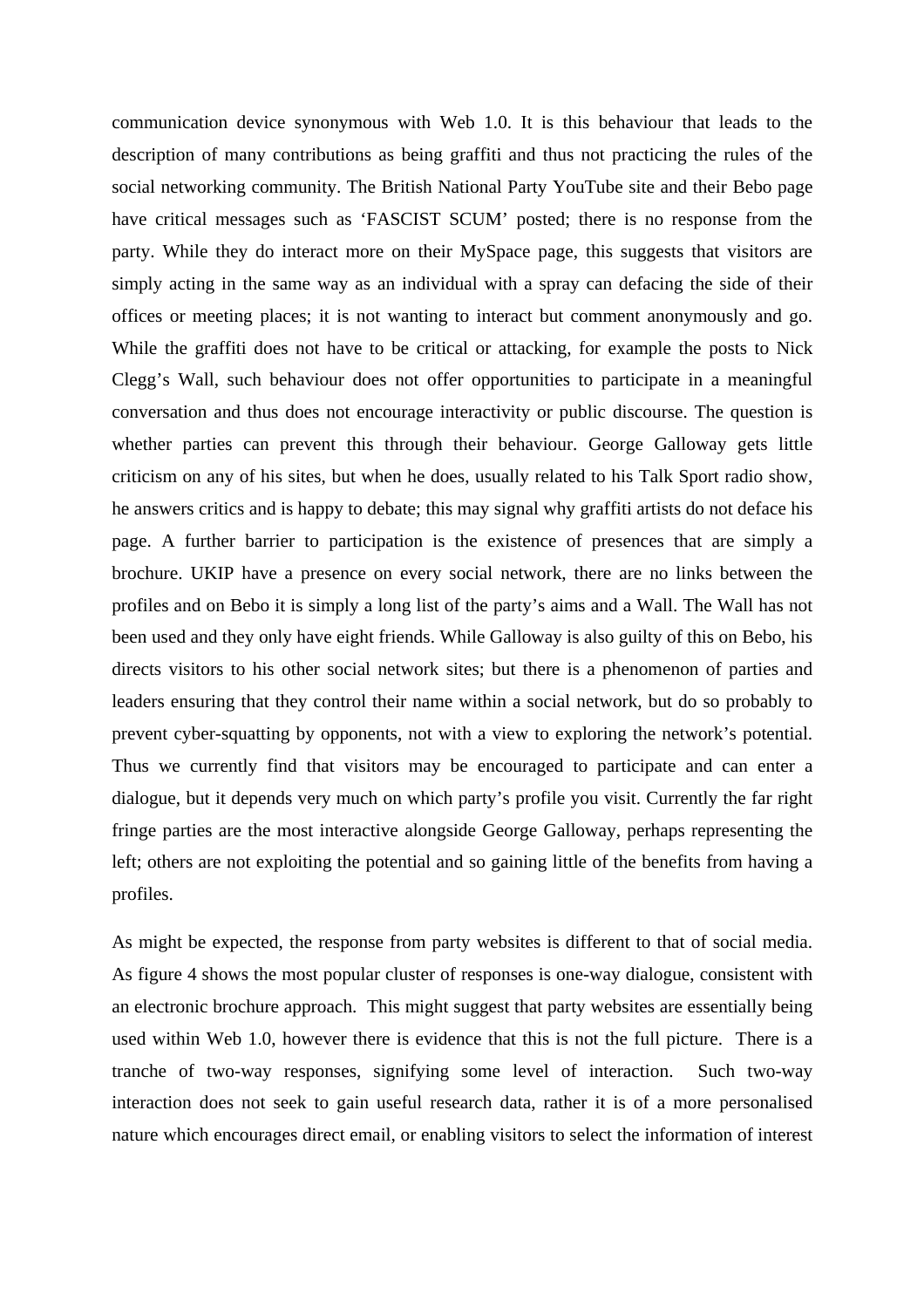to them via RSS. Therefore, such two-way communication enhances customer service by making the party (and its ideas) more accessible to the visitor.

Perhaps rather surprisingly there is a small cluster of responses within websites of three-way public discourse. Therefore, the websites of four parties - Conservatives, Labour, English Democrats and BNP – are using some aspects of Web 2.0 within what has previously been considered a Web 1.0 communication tool. For example, the Labour Party has two particularly interesting Web 2. 0 features: their Discussion and Labour Central web pages. In the Discussion page a senior Labour politician makes an assessment of a particular issue and visitors can post comments, for example, David Miliband and Douglas Alexander ask for comments on what should be Labour's international priorities. Labour Central is even more interactive in that it enables visitors to upload videos, news stories and blogs. Where party appears to have no relevance to explaining one- and two-way communication, it may in regard to three-way public discourse. The two largest parties may provide such features in order to be seen to be producing high-quality websites. The two fringe parties, English Democrats and BNP, are on the right, which Copsey (2003) has suggested was quick to utilise the Internet as a means of bypassing the media. As a result these two fringe parties may believe that such interaction allows them to get their opinions viewed more easily. The existence of three-way public discourse within websites suggests a blurring in the use of Web 1.0 and Web 2.0 tools.

#### **A new direction or just a new means?**

While the adventures into Web 2.0 can easily be criticised, this is something that is quite new and which poses serious questions for political parties and candidates. The questions of the shifting power relations and the risk of opening up debate is at the heart perhaps of much of the decision making. Equally important, perhaps, are questions of competence and strategy. So not only are parties asking should we use social networks and Web 2.0 tools but also can we and what will we gain? While the potential is only partially being exploited, these adventures could see a shift not only in the use of communication but also in the style of communication and the relations of power between political representatives and the broader public. Whichever conclusion one wishes to lean towards perhaps depends on the level of optimism possessed and the view one has of the role of the internet as an agent of social change. Firm predictions are perhaps, therefore, impossible; but there are some indications we can take from this.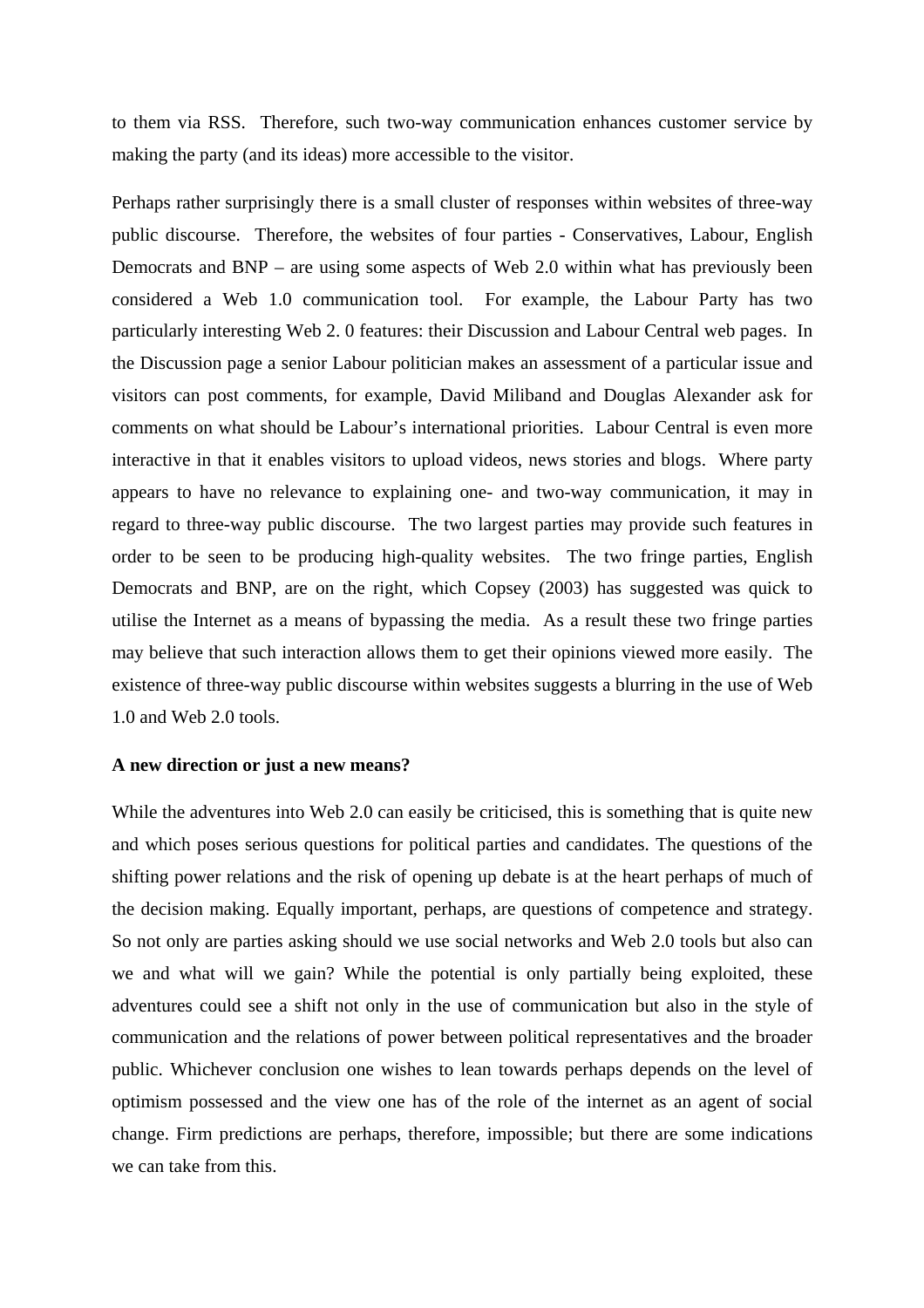Clearly, when thinking about their communication strategy, Web 2.0 tools and networks are on the radar of political communicators. However currently there seems to be a degree to which they are testing their potential. Parties and their leaders can gain interest from the users of social networks and can get serious participation from users of online forums and weblogs; however participation seems to be linked to the degree to which there is a true attempt at interaction. If parties see a value in the feedback they gain from something as simple as the poll on the Conservatives' Facebook profile asking what colour logo visitors prefer, or more seriously find that input to the Stand Up Speak Out initiative can glean valuable information from which policy directions can be shaped and, perhaps more importantly, a information democracy can be created that offers electoral advantage to parties and candidates. These developments may mean we are on the cusp of a new direction in political communication; one that places interactivity at the heart of communication.

On the other hand if the current offerings are popular with users purely for their novelty value, and interactive fora are hijacked during elections by competitors and opponents, the risk may seen to be too great. While we view user control as being high for websites that allow open participation, weblogs that allow comments and open access Walls on social networks; hosts have the power to delete any user input that they do not wish to remain in the public domain. While deletion of input can not easily be detected without intensive study, it would seem logical that at times of campaigning parties and candidates will be more likely to remove negative graffiti-style comments and, if they find that it becomes a full time job to clean their sites and profiles, a withdrawal from using such tools may take place. The decision to commit fully or to withdraw may be specific to parties, may factor in resources and expertise as well as current and expected value, but the future is definitely uncertain. In addition, there is some evidence that some parties may be moving away from 'too much' interactivity. For example, David Cameron's weblog, Webcameron, in December 2007 stopped the forum where David would respond on a weekly basis to comments left by visitors. Either this took too much of David's time, or the party were concerned that it might lead to statement's that they would later regret. Perhaps then this is a convenient point to evaluate whether Web 2.0 can, in reality, offer the potential for political communicators that the literature suggests and, if so, if it is political communication or the Web 1.0 and 2.0 that is being adapted and transformed.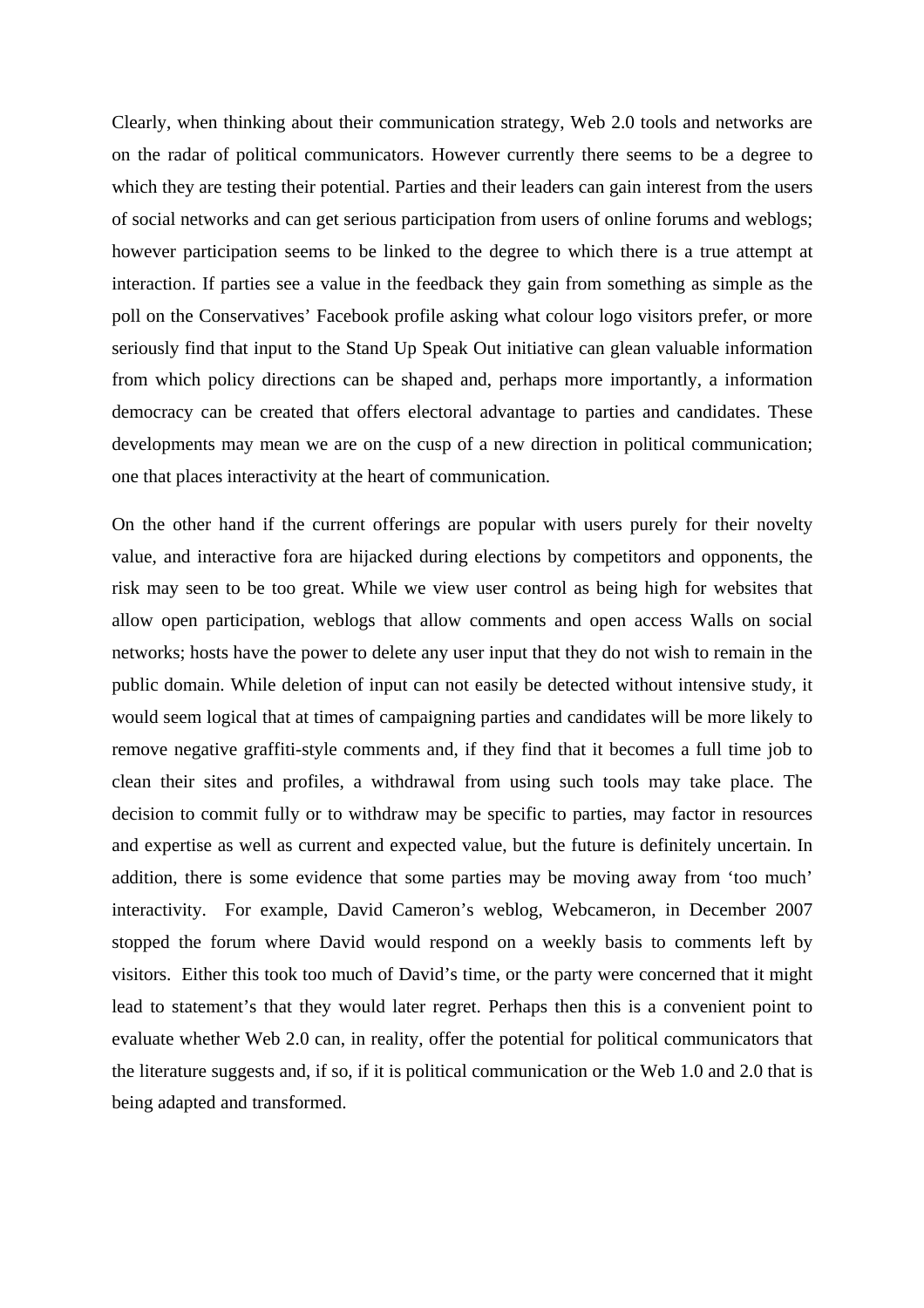#### **Change in political communicators or changing Web 2.0?**

The data above suggests that political party's forays into social media does build the 'architecture of participation' O'Reilly (2005) identifies: the ability to share information, create networks and interaction exists. However, whilst the architecture is in place, there is no evidence of a significant shift in organisational thinking. Political parties still seek to try to control the communication process. As a result, in only a limited number of social media sites can we identify politicians joining in with these new interactive communities of practice (Wenger 1991), rather the conditioning of the Westminster community, where a more Burkean, top-down communicative strategy prevails, seems to dominate behaviour. It thus seems that political parties are trying to shape Web 2.0 to their own needs and cultural norms, by asking social media users to join their (the party) community, not the other way round. O'Reilly's analysis implies that political communication using Web 2.0 will take the shape of a rational, considered and positive debate, and unless this is facilitated graffiti is just as, if not more likely, to be present. The role of party social media sites appears to be as a cyber safety valve, not necessarily to encourage the discussion and development of ideas but to ensure opponents do not steal their name. Parties are not using Web 2.0 to create an informational democracy (Castells 1996) nor as part of a new civic arena (Stoker 2006).

However, this does not mean that there has been no change. Party political communication appears to be adapting social media to meet its own needs, creating a hybrid of Web 1.0 and Web 2.0. Figure 5 shows that when both access to an architecture of participation and the democratic structure of the community are high, we should find use of Web 2.0 tools. Conversely, where both concepts are low, political communication will remain within the realm of Web 1.0. But we also note a third position, that of Web 1.5 which appears to be where political parties use Web 2.0 tools. This reflects a high use of the architecture of participation, but a much lower use of the community's democratic structure. This is clearly a hybrid or even bastardisation of Web 2.0 for promotional and marketing purposes, but it appears that is the way that political parties are adapting the concepts of Web 2.0 for their own purposes. Web 1.5 does not fit with the existing literature's (O'Reilly 2005, Barsky 2006b, Birdsall 2007) view of Web 2.0, but it is, we would suggest, as far as political parties are currently willing to go in using new technologies. Underpinning their decision is the failure to adopt a new, interactive mindset; instead of adopting Web 2.0 political parties have created their own approach: Web 1.5.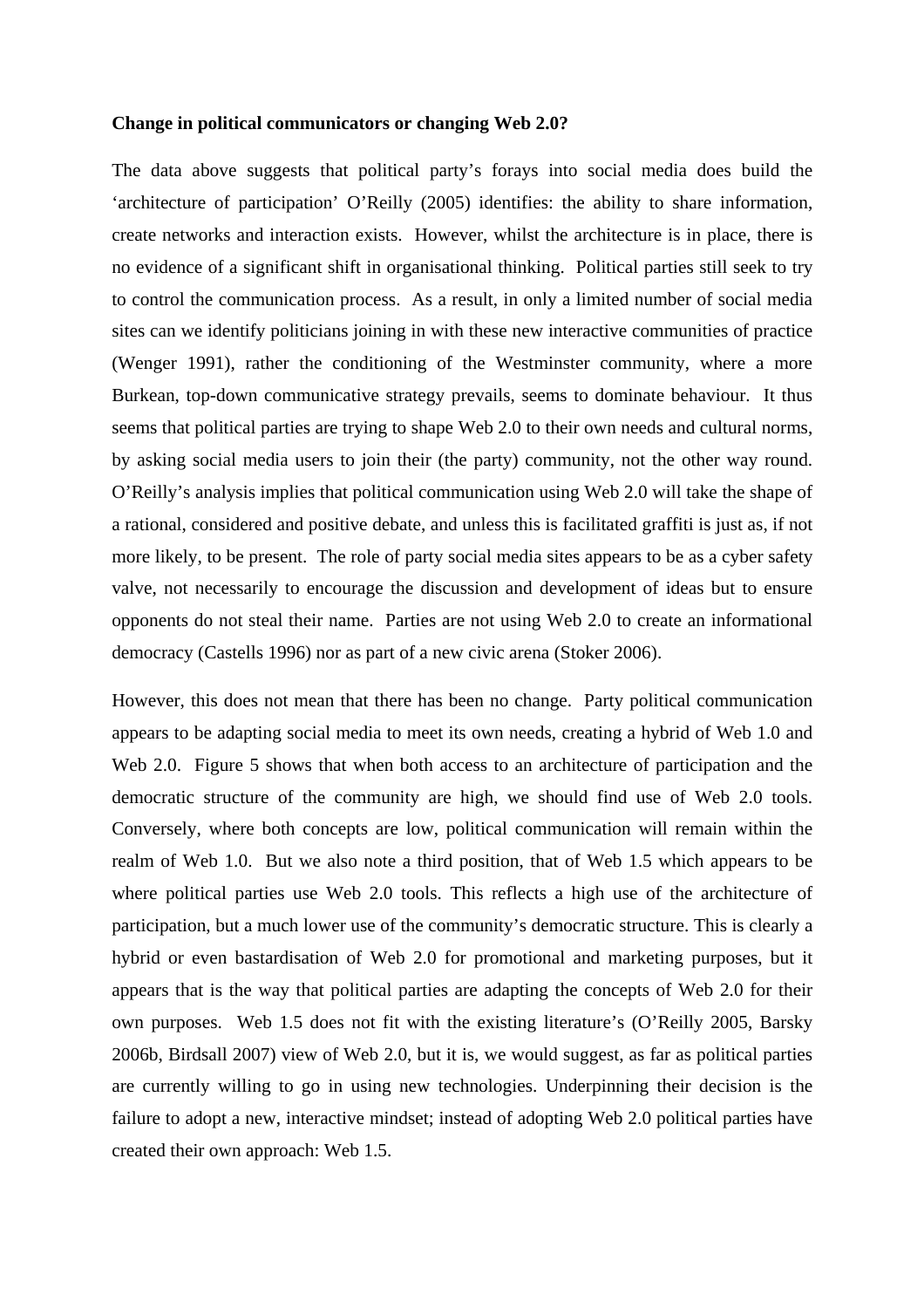

### **Figure 5: The use of Web 2.0 features by political parties**

The existing literature (Barsky 2006a, Barsky and Cho 2007, Birdsall 2007) suggests that there is either Web 1.0 or Web 2.0, in other words there is essentially a debate over whether Web 1.0 or Web 2.0 is best and for what purpose, with little common ground. Such a clear divide does not always exist with political parties' use of Web 2.0 communication channels such as social media sites, and Web 1.0 channels such as websites. Rather, most Web 2.0 channels used by political parties also include one-way monologue to reinforce messages, and some Web 1.0 channels use three-way public discourse to engage with the visitor. Although slowly coming to terms with a new technology, and adapting to its own specific needs, parties have not yet discarded their top-down one-way communication approach. Rather it runs parallel with, and at the same time as, a more interactive mindset.

#### **Conclusion**

Political parties are using a fairly narrow range of the online political communication tools that Web 2.0 potentially offers them. This may be primarily due to the application of limited resources in terms of staffing time and skills to maximising their use, or due to hesitancy over a move towards interactivity. A similar slow trend was detected when parties first started to use websites (Gibson & Ward 1998). However, there is evidence that key elements of an architecture of participation are present. Moreover, there appears to be some slight differences in approach to this architecture depending on the size of the party, with minor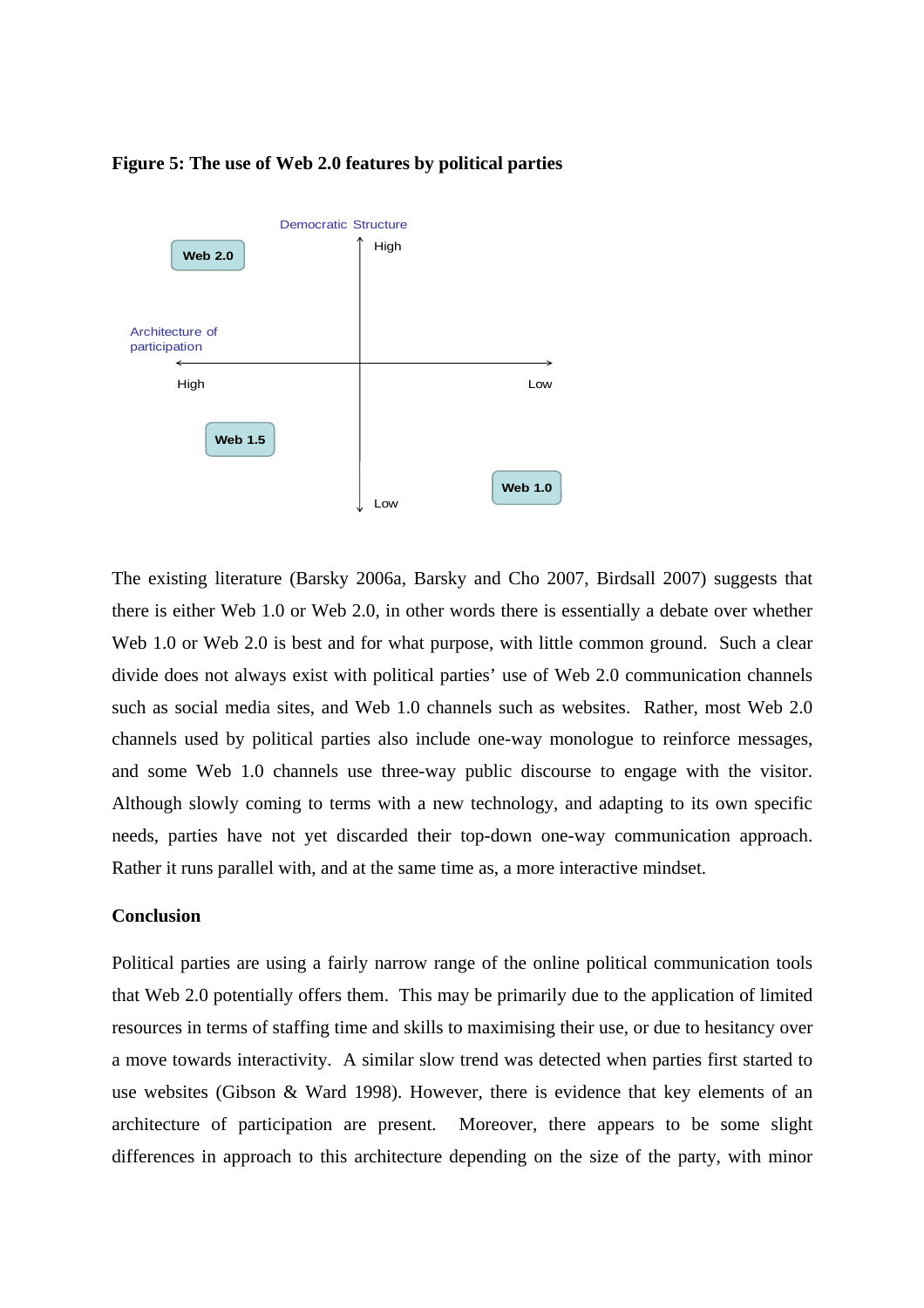parties the most likely to have this architecture present. This probably reflects the fact that they view Web 2.0 as a useful means for bypassing the media and building relationships but also see this as a means for increasing their power base.

The cornerstone of this new architecture is, for the social media sites, the Wall, though obviously there need be no obvious evidence that the host has actually listened to, let alone responded, to comments posted. However, perhaps this is problematic. Given that communities such as Facebook and Bebo work around notions of interactivity and conversations between friends, if all the communication is one-way, from the politician down and by visitors via the wall, with no sense of one responding to the other it breaches the rules of the community and offers the perception that the profile is purely for promotional purposes and not to enhance the representative capacity of the individual or organisation or level of engagement between them and the public. Although Web 2.0 may be enhancing the flow of information, there is also evidence that political parties use Web 2.0 as a means of allowing members of the public to let off steam; or they find this is an unavoidable by-product of allowing visitor input. Hence, for political parties Web 2.0 acts as a useful safety valve by encouraging graffiti. As a result there is no clear evidence of a shift in power between political parties and citizens online. Rather, the evidence is that political parties are experimenting with this new media as a means of perhaps promoting their messages more effectively. Yet, at the same time, the parties appear nervous that their social media sites could be hijacked by opponents, and therefore, whilst the architecture of participation exists, the level of engagement with the democratic structure of Web 2.0 communities does not.

As a result, parties appear to have sought to adapt Web 2.0 to their needs, rather than changing their modus operandi to meet the cultural norms of Web 2.0. Parties appear to have recognised the limitations and weaknesses of Web 1.0 tools, but do not appear prepared or able to adopt Web 2.0. Rather, they have developed their own approach, Web 1.5, as a compromise solution. They recognise the important of allowing citizens the opportunity to have their say, but they wish to be able to control the structure in which this occurs. Therefore, Web 1.5 includes an element of interactivity, but it also includes one-way monologue at the same time. Political parties have jumped on to the Web 2.0 bandwagon, but they are using both the breaks and the reigns to steer the vehicle onto a route they feel more comfortable with.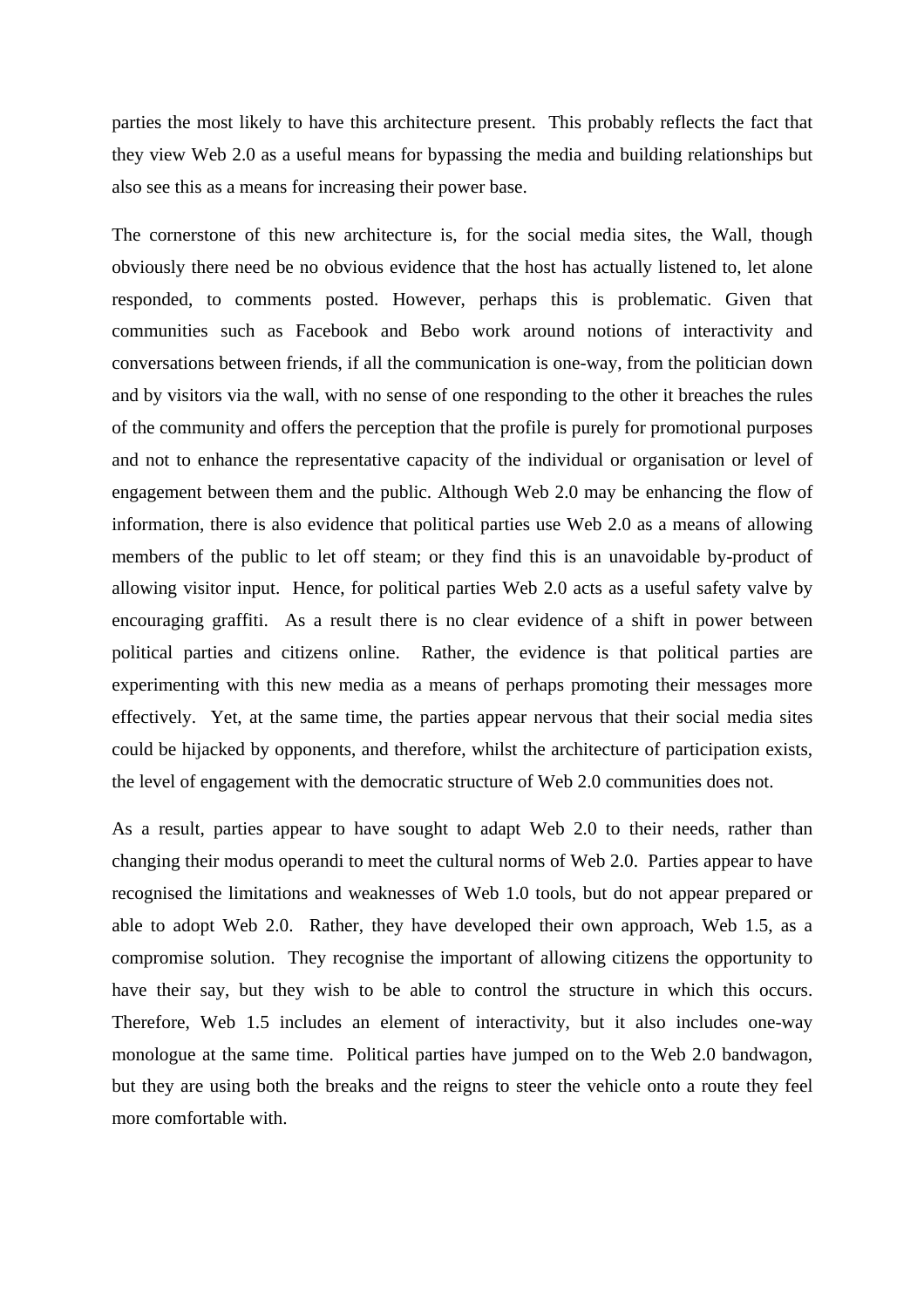# **Footnotes**

- (1) We have used the typology of party size provided by Jackson (2006), where major parties are the three main parties, minor are the other parties with elected representation in parliament, and fringe are those parties with a national organisation structure, some local elected representation. Jackson also identified a fourth category, hopeful, of those parties with little or no chance of winning elected representation. However, the Internet presence of these parties was generally a static website, and it was felt their inclusion could adversely influence the overall results.
- (2) Data was collected from 45 social networking sites, 14 party websites and the weblogs of two party leaders.
- (3) Enmeshing is another way of directing the visitor and making it easier for them to navigate by linking pages within your website (Ollier, A., 1998 *The webfactory guide to marketing on the Internet,* London: Aurelian, p133). Enmeshing uses hyperlinks but they are within the website, rather than to other websites.

## **Bibliography**

Abbate, J., (1999) *Inventing the Internet,* MIT.

Abram, S. (2005) 'Web 2.0 – Huh? Library 2.0, Librarian 2.0', *Information Outlook*, 9 (12): 44-5.

Barsky, E. (2006a) 'Introducing Web 2.0: RSS trends for health librarians' *Journal of the Canadian Health Librarians Association*, 27 (1), 7-8.

Barsky, E. (2006b) 'Introducing Web 2.0: weblogs and podcasting for health librarians' *Journal of the Canadian Health Librarians Association*, 27 (2), 33-34.

Barsky, E., & Cho, A. (2007) 'Introducing Web 2.0: social search for health librarians' *Journal of the Canadian Health Librarians Association*, 28 (3), 59-61.

Barsky, E., & Purdon, M. (2006) 'Introducing Web 2.0: social networking and social bookmarking for health librarians' *Journal of the Canadian Health Librarians Association*, 27 (3), 65-67.

Bennett, W. Lance (2003) 'Communicating Global Activism: Strengths and vulnerabilities of networked politics', *Information, Communication & Society*, Vol. 6, no. 2, pp. 143-168.

Birdsall, W. F. (2007) 'Web 2.0 as a Social Movement', *Webology*, 4 (2); <http://www.webology.ir/2007/v4n2/a40.html>accessed 30 September 2007.

Castells, M (1996) *The information Age: Economy. Society and Culture, Vol. 1: The Rise of the Network Society*, Oxford: Blackwell.

Chaffey, D. Ellis-Chadwick, F. Johnston, K. Mayer, R (2006) *Internet Marketing: strategy, implementation and practice* Harlow: Prentice Hall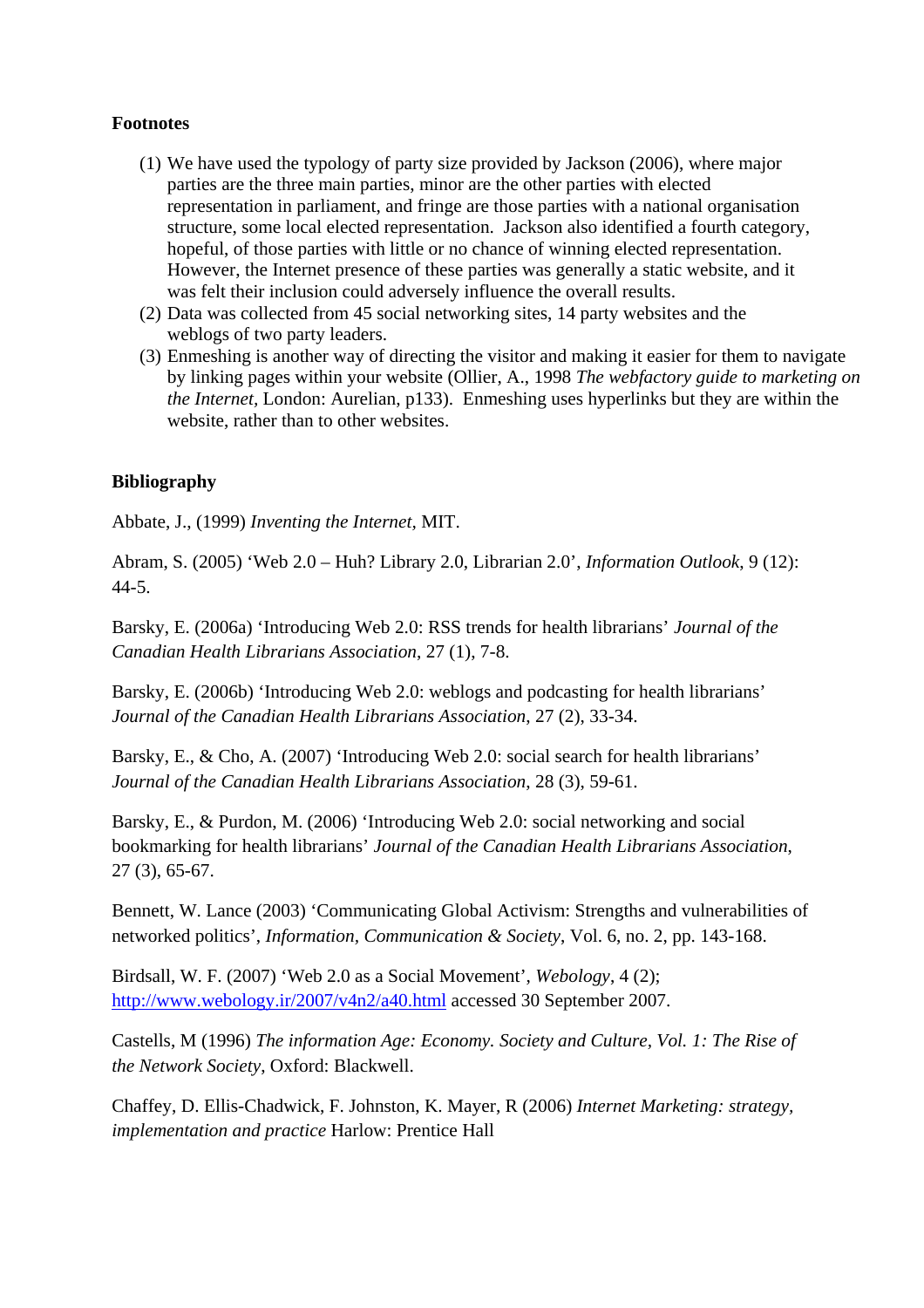Cho, A. (2007) 'An introduction to mashups for health librarians' *Journal of the Canadian Health Librarians Association*, 28 (1), 19-22.

Coleman, S., (2005) Direct *Representation: towards a conversational democracy*, London: IPPR ExchangeNew mediation and direct representation: reconceptualising representation in the digital age *New Media and Society,* 7 (2) pp177-198.

Cooke, L., (2007) Controlling the net: European approaches to content and access regulation, *Journal of Information Science* 33(3) pp360-376.

Copsey, N., (2003) Extremism on the net: the extreme right and the value of the Internet, In Gibson, R. Nixon, P. Ward, S. (eds) *Political Parties and the Internet: net gain?* London: Routledge.

Dahlberg, L (2007) Rethinking the fragmentation of the cyberpublic: from consensus to contestation, *New Media & Society* 9 (5) pp827-847.

Downes, L., & Mui, C. (2000) *Unleashing the Killer App: digital strategies for market dominance*, Boston, MA: Harvard Business School Press.

Dyson, E., Gilder, G., Keyworth, G., and Toffler, A. (1994) *Cyberspace and the American Dream: A Magna Carta for the Knowledge Age*, [www.pff.org/position.html](http://www.pff.org/position.html) accessed 23 January 2008.

Ferber, P., Foltz, F. and Pugliese, R. (2007) Cyberdemocracy and Online Politics: A New Model of Interactivity. *Bulletin of Science, Technology & Society*, Vol. 27, No. 5, pp. 391- 400

Gibson, R, and Ward, S., (1998) UK Political Parties and the Internet: Politics as Usual in the New Media in *Harvard International Journal of Press/Politics,* 3 (3) pp14-38.

Graham, P. (2005) *Web 2.0*, [www.paulgraham.com/web20.html](http://www.paulgraham.com/web20.html) accessed 2 October 2007.

Green, D. P., and Gerber, A. S. (2004) *Get Out The Vote: How to increase voter increase*, Washington, DC: Brookings Institution Press.

Grossman, L. (1995) *The Electronic Republic: Reshaping American Democracy in the Information Age*, New York: Viking.

Jackson, N., (2003) MPs and Web Technologies: an untapped opportunity? *Journal of Public Affairs*, 3 (2) pp124-137

Jackson, N., (2006) Banking Online: the use of the Internet by political parties to build relationships with voters In Lilleker, D. Jackson, N. Scullion, R., (2006) *The Marketing of British Politics: political marketing at the 2005 General Election*, Manchester: Manchester University Press.

Jackson, N. and Lilleker, D., (2007) 'Information, input and the desire to find out what the opposition is doing: the uses and gratifications of political parties e-newsletters' *Information Communication and Society,* 10 (2) pp 242-264.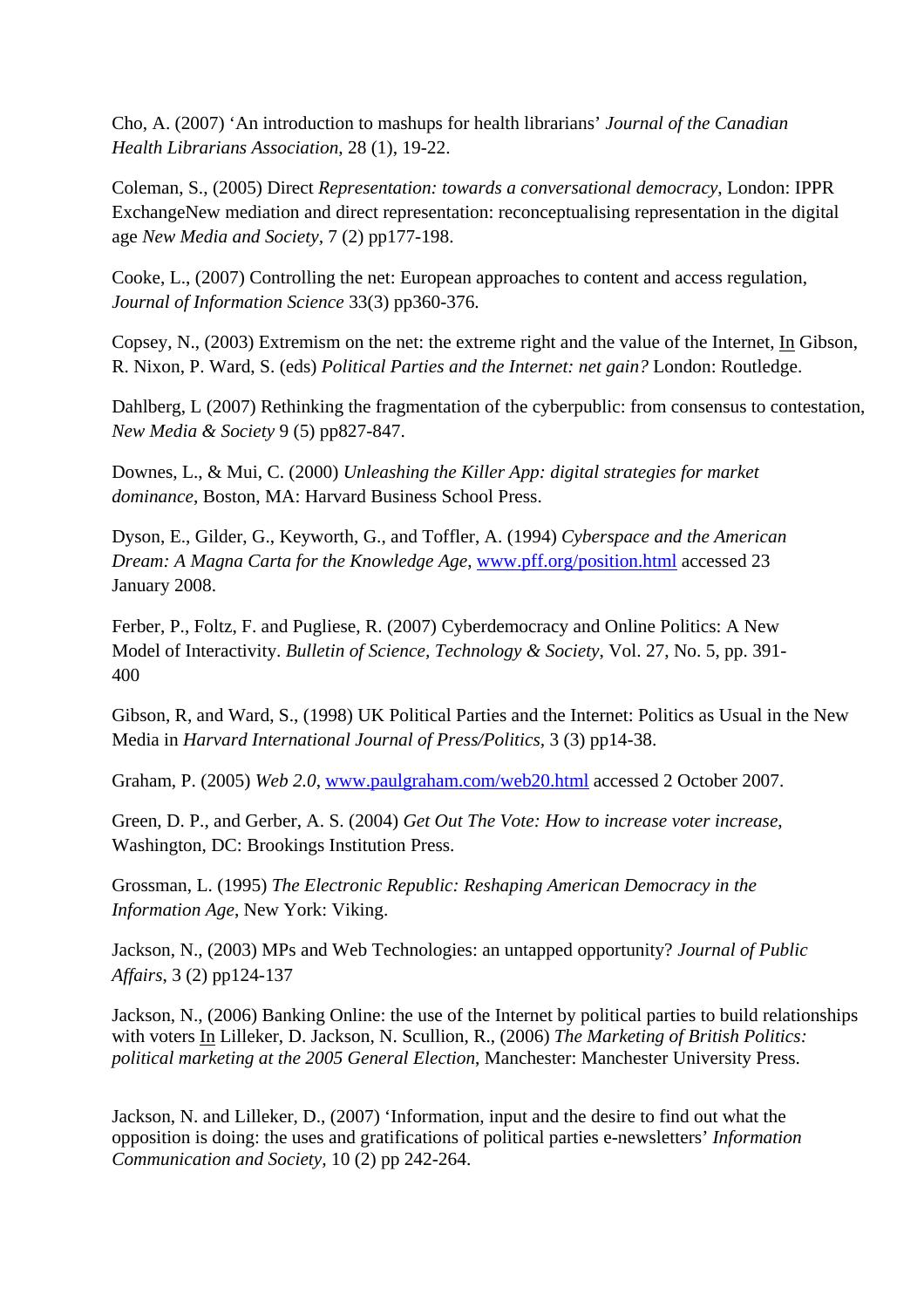Kiousis, S. (2002). Interactivity: A concept explication. *New Media & Society*, Vol. 4, no. 3, pp. 355-383

Kobrin, S (1998) 'The MAI and the clash of globalisation' *Foreign Policy*, (Fall) 97-109.

Lees-Marshment, J. (2001) *Political Marketing and British Political Parties*, Manchester: Manchester University Press.

Lilleker, D., and Lees-Marshment, J. (2005) *Political Marketing A Comparative Perspective*, Manchester: Manchester University Press.

Lilleker, D., Jackson, N., and Scullion, R. (2006) *The Marketing of Political Parties*, Manchester: Manchester University Press.

Malagon, C. (2008) Levels of Interactivity in the 2007 French Presidential Candidates' Websites, MA Dissertation, Bournemouth University.

McMillan, S. J. (2002). Exploring models of interactivity from multiple research traditions: Users, documents, and systems, in S.Livingstone, (ed) *The handbook of new media*, Thousand Oaks, CA: Sage, pp.163–182

Morris, D., (2003) The Future of Political Campaigning: the American example *Journal of Public Affairs,* 3(1) pp14-20.

Mutz, D., (2001) The Future of Political Communication Research: reflections on the occasion of Steve Chaffee's retirement from Stanford University *Political Communication,* 18 pp231-236.

Negrine, R. (2007) 'The Professionalisation of Political Communication in Europe', in R. Negrine, P. Mancini, C. Holtz-Bacha & S. Papathanassopoulos (eds) *The Professionalisation of Political Communication*, Bristol: Intellect, pp. 27-46.

Norris, P., (2001) *Digital Divide – civic engagement, information poverty and the Internet worldwide,* Cambridge: Cambridge University Press.

O'Reilly, T (2005) 'What is Web 2.0: Design Patterns and Business Models for the Next generation of Software', [www.oreillynet.com/pub/a/oreilly/tim/news/2005/09/30/what-is](http://www.oreillynet.com/pub/a/oreilly/tim/news/2005/09/30/what-is-web-20.html accessed 1 October 2007)[web-20.html accessed 1 October 2007.](http://www.oreillynet.com/pub/a/oreilly/tim/news/2005/09/30/what-is-web-20.html accessed 1 October 2007)

Petty, R. E., and Cacioppo, J. T. (1996) *Attitudes and Persuasion: Classic and Contemporary Approaches*, Boulder: Westview.

Pickerill, J. (2001) 'Weaving a green web: environmental protest and computer-mediated communication in Britain', in F. Webster (ed) *Culture and Politics in the Information Age*, London: Routledge, pp. 142-166.

Richards, B. (2007) *Emotional Governance: politics, media and terror*, Basingstoke: Palgrave Macmillan